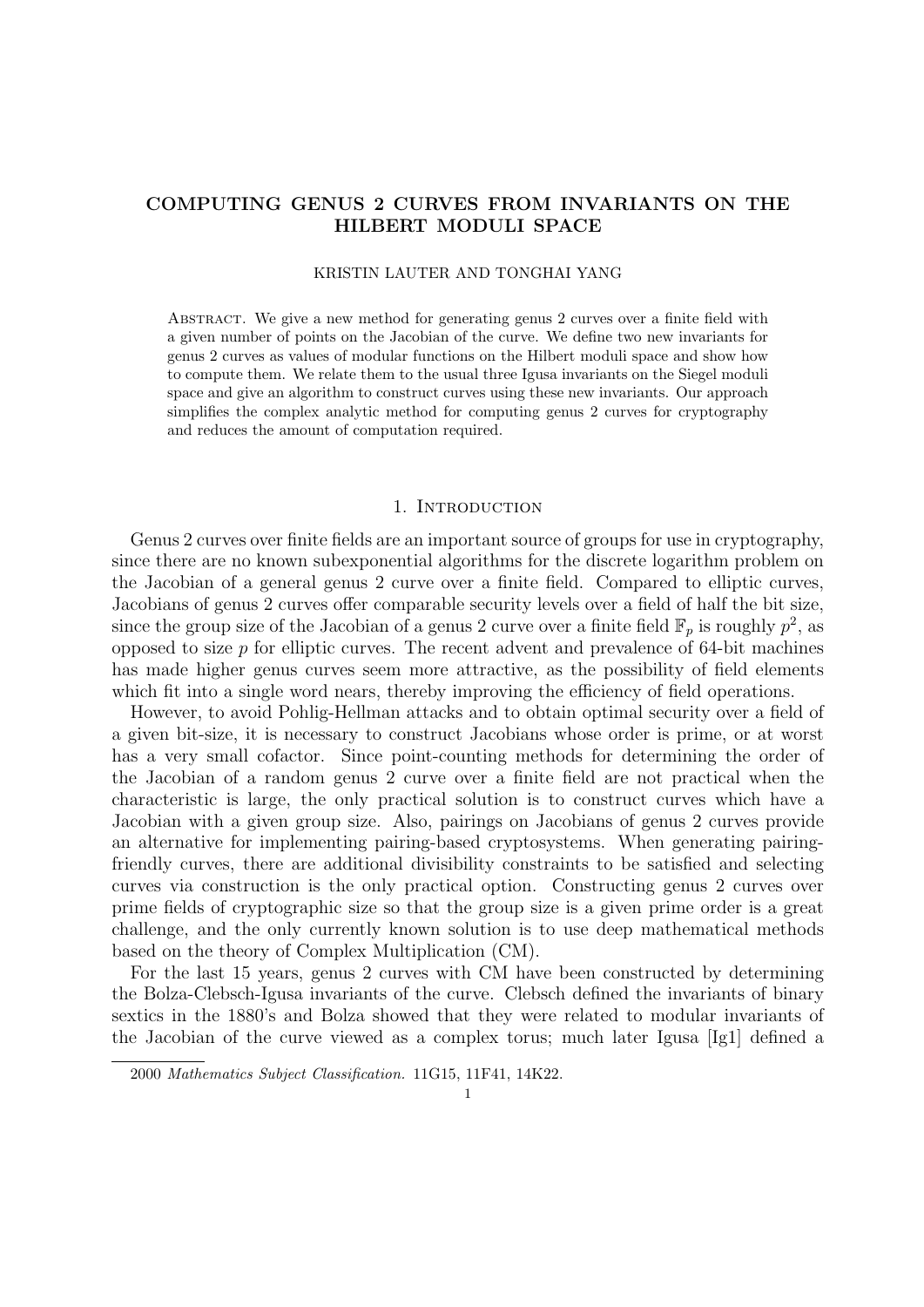complete set of invariants which works in all characteristics and which can be computed as values of certain Siegel modular functions on the Siegel upper half plane. The moduli space of genus 2 curves is 3-dimensional and so three invariants are needed to specify a curve up to isomorphism over an algebraically closed field. To compute these Igusa invariants, Spallek [Sp] determined a collection of representatives for isomorphism classes of polarized abelian surfaces with CM by a given field. Determining this set was complicated, and a complete set of representatives in general was not determined until the recent work of Streng [St]. In [We], Weng gave an algorithm for computing the minimal polynomials of Igusa invariants by evaluating Siegel modular forms to very high precision in order to recognize the coefficients of the minimal polynomials as rational numbers. Unfortunately, the large number of floating point multiplications performed in the computation causes loss of precision and makes the algorithm hard to analyze [St].

In this paper we present a new approach to computing genus 2 curves by defining a different set of invariants which are simpler than Igusa invariants. We fix a real quadratic field F and consider the Hilbert moduli space of principally polarized abelian surfaces with real multiplication by  $\mathcal{O}_F$ . The forgetful functor gives a map to the Siegel moduli space of principally polarized abelian surfaces. We study the two generators of the function field of the Hilbert moduli space as given by Gundlach [Gu], and show how they can be used to generate genus 2 curves with a Jacobian of given order. We compute the pullback of the Igusa functions to the Hilbert moduli space and express them in terms of our new invariants.

The algorithm we present has at least three advantages over the complex analytic method which generates genus 2 curves from Igusa invariants. First, there are only two invariants to be computed as values of modular forms, not three. Second, the description of CM points on the Hilbert moduli space is simpler than the description of CM points in terms of period matrices on the Siegel moduli space. Finally, the modular forms we evaluate in order to compute invariants on the Hilbert moduli space are exponential functions in two variables, instead of three. This leads to fewer evaluations of exponential functions and fewer high-precision floating point multiplications. In essence, our method takes advantage of the beautiful relationship between invariants on the Hilbert and Siegel moduli spaces. It relies on the explicit description of the pullback map which can be used to express the more complicated modular functions on the Siegel moduli space in terms of simpler modular functions on the Hilbert moduli space. Throughout this paper we will assume  $F = Q(\sqrt{5})$ , but the method will also work for some other real quadratic fields  $F = Q(\sqrt{D})$ , whose associated Hilbert modular surface are rational surfaces.

In Section 2, we give background on Igusa invariants and the CM method for generating genus 2 curves. In Section 3, we describe the map between the Hilbert and Siegel spaces. In Section 4, we compute the Hilbert Eisenstein series, define the new invariants, and compute the pullback of the Igusa functions in terms of the new invariants. In Section 5, we show how to compute CM points on the Hilbert moduli space and give our algorithm for computing genus 2 curves. In Section 6, we give two concrete examples of how the algorithm works. The appendix gives unoptimized code for computing the new invariants and explains Mestre's algorithm for generating genus 2 curves from their invariants.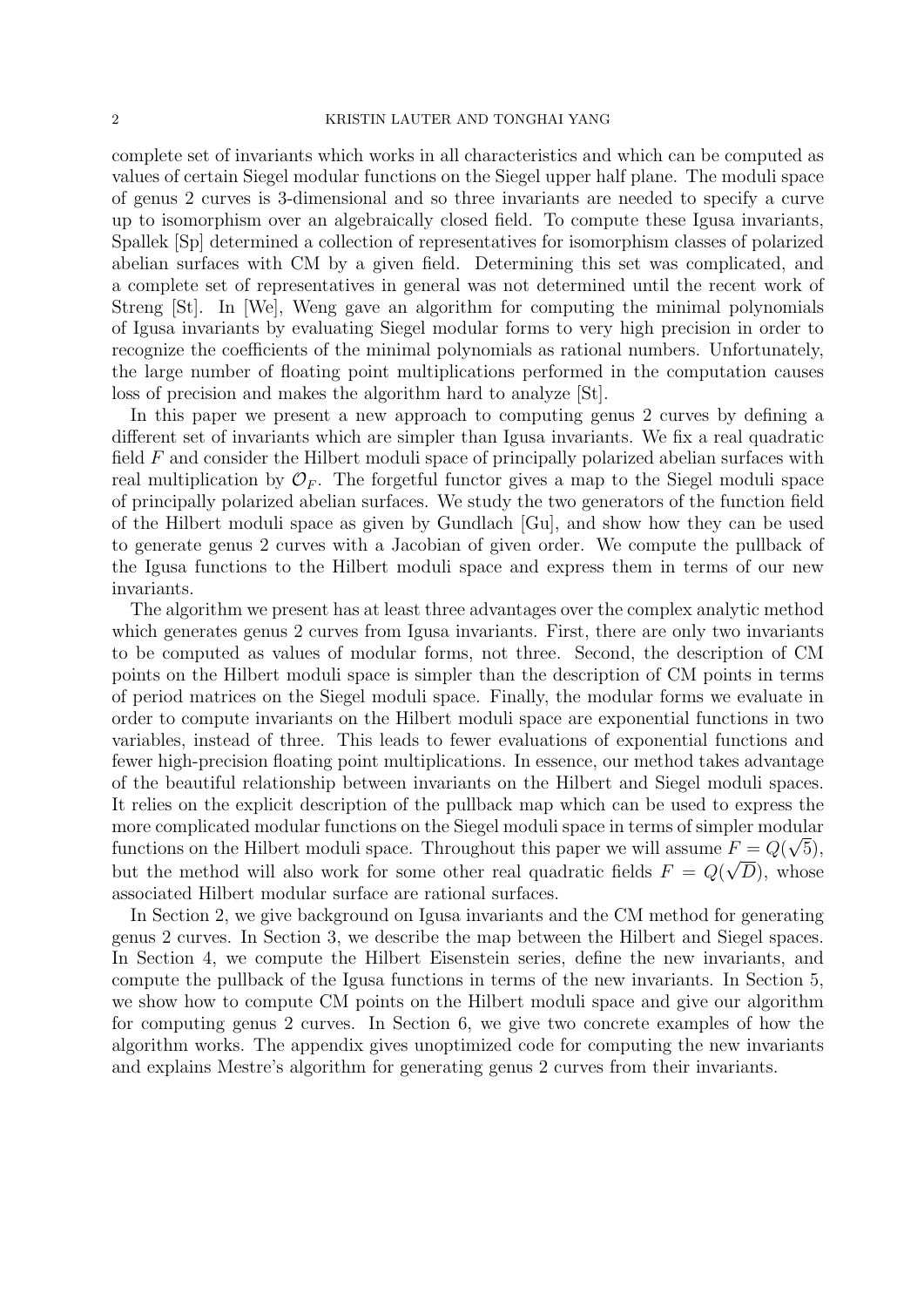### 2. Generating genus 2 curves with CM

2.1. **Number of points on the Jacobian.** For an ordinary genus 2 curve  $C$  over a finite prime field  $\mathbb{F}_p$ , let  $N_1 = \#\mathcal{C}(\mathbb{F}_p)$  and  $N_2 = \#\mathcal{C}(\mathbb{F}_{p^2})$ . Then

(2.1) 
$$
\#J(\mathcal{C})(\mathbb{F}_p) = N = (N_1^2 + N_2)/2 - p.
$$

To find a curve C over  $\mathbb{F}_p$  such that  $\#J(C) = N$ , first find  $N_1$  and  $N_2$  in the Hasse-Weil intervals for  $\mathbb{F}_p$  and  $\mathbb{F}_{p^2}$  satisfying relation 2.1, if they exist. Next, set  $N_1 = p + 1 - s_1$  and  $N_2 = p^2 + 1 + 2s_2 - s_1^2$ . Then the quartic polynomial  $h(t) = t^4 - s_1t^3 + s_2t^2 - ps_1t + p^2$  is the Weil polynomial of a genus 2 curve as long as the exceptional cases listed in [HNR, Theorem] 1.2] are avoided. Under those conditions, the Jacobian of the curve has endomorphism ring equal to an order in the quartic CM field  $K = \mathbb{Q}[t]/(h(t)).$ 

Note that if  $s_2$  is prime to p then the Jacobian is ordinary [Ho, p.2366]. Also, if K can be written in the form  $K = \mathbb{Q}(i\sqrt{a+b\sqrt{d}})$ , with  $a, b, d \in \mathbb{Z}$  and d and  $(a, b)$  square-free, then K is a primitive CM field (i.e. it contains no proper CM subfield) if and only if  $a^2 - b^2d$ is not a square. We will assume  $K$  is a primitive quartic CM field throughout this paper.

2.2. Genus 2 curves and Igusa's j-invariants. In this section, we review Igusa's fundamental work on genus 2 curves and Siegel modular forms of genus 2. In his seminal work [Ig1], Igusa characterizes completely genus 2 curves over  $\mathbb Z$  via 10 projective invariants, three quotients of which are the so-called (absolute) Igusa invariants  $j_1$ ,  $j_2$ ,  $j_3$ . They are enough to determine the curve over any field k of characteristic not equal to 2 if  $j_1 \neq 0$ . Assume that

$$
X: \quad y^2 = f(x)
$$

is a (projective) genus 2 curve given by the above affine equation of degree 6. Let  $\alpha_i$  be six roots of  $f(x) = 0$ , and write  $(ij)$  for  $\alpha_i - \alpha_j$ . Let  $u_0$  be the leading coefficient of f. Then the three (absolute) Igusa invariants are defined as

(2.2) 
$$
j_1(X) = \frac{A^5}{D}, \quad j_2(X) = \frac{A^3 B}{D}, \quad j_3(X) = \frac{A^2 C}{D},
$$

where  $A, B, C$ , and  $D$  are integral Igusa invariants defined as (van Wamelen denoted them by  $I_2$ ,  $I_4$ ,  $I_6$ , and  $I_{10}$  respectively in [vW, Page 313])

$$
A = u_0^2 \sum_{15} (12)^2 (34)^2 (56)^2,
$$
  
\n
$$
B = u_0^4 \sum_{10} (12)^2 (23)^2 (31)^2 (45)^2 (56)^2 (64)^2,
$$
  
\n
$$
C = u_0^6 \sum_{60} (12)^2 (23)^2 (31)^2 (45)^2 (56)^2 (64)^2 (14)^2 (25)^2 (36)^2,
$$
  
\n
$$
D = u_0^{10} \prod_{i < j} (ij)^2.
$$

Here the subscript on the sums gives the number of possible combinations (of the same type) to sum over. In particular, when  $k$  is an algebraically closed field of characteristic not equal to 2, the function field of  $C_2$  over k is the rational function field  $k(j_1, j_2, j_3)$  of three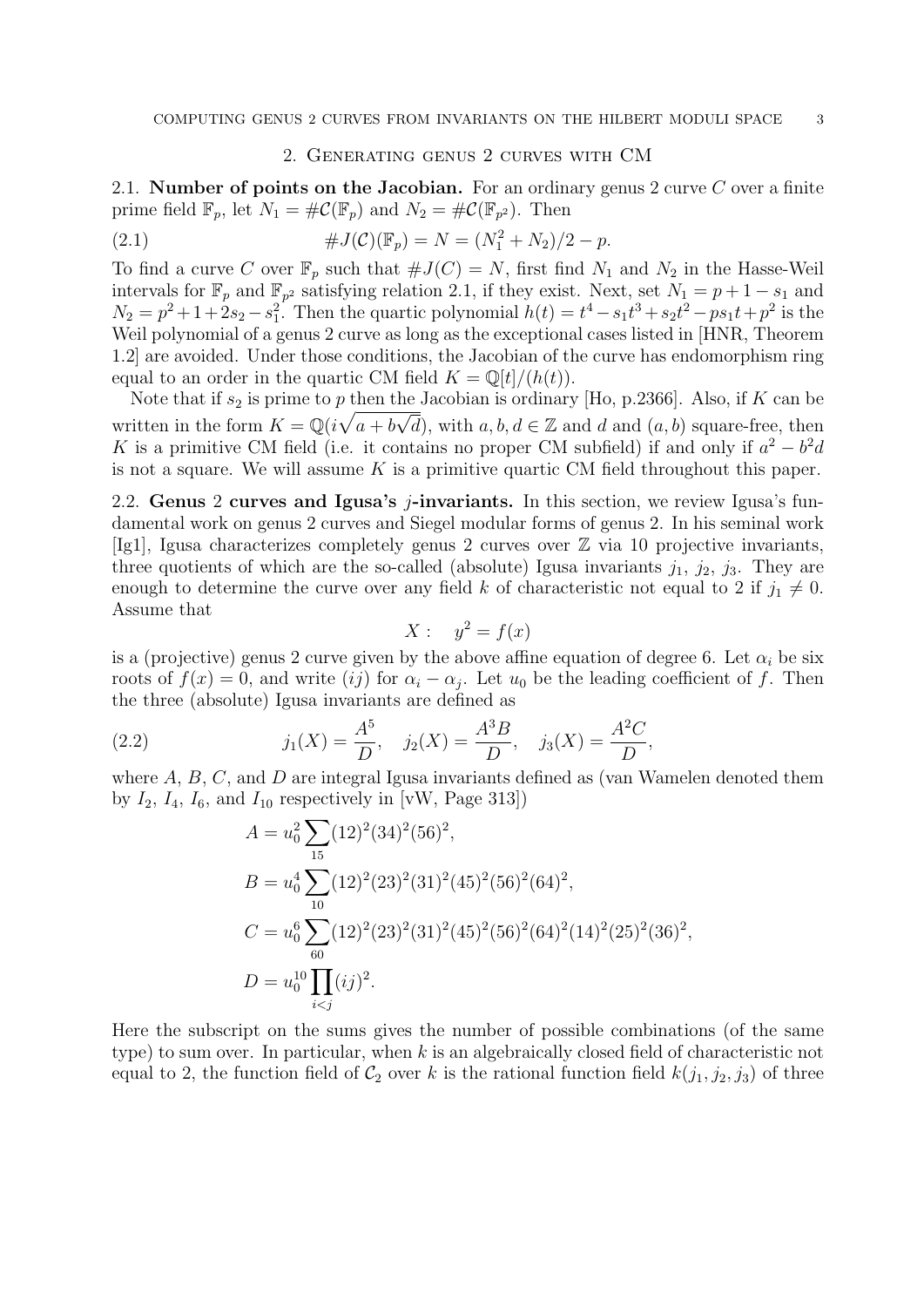### 4 KRISTIN LAUTER AND TONGHAI YANG

free variables. Here  $\mathcal{C}_2$  is the moduli space of genus 2 curves, which is coarsely represented by an (open) quasi-projective subvariety of  $\text{Proj}(k[A, B, C, D])$  given by  $D \neq 0$ . Let  $\mathcal{A}_2$  be the moduli space of principally polarized abelian surfaces. Then it is coarsely represented by the Siegel modular 3-fold  $X_2 = \text{Sp}_2(\mathbb{Z})\backslash \mathbb{H}_2$ . Igusa proved in [Ig2, Theorems 1 and 2] that the graded ring of holomorphic Siegel modular forms for  $Sp_2(\mathbb{Z})$  is the polynomial ring of  $\psi_4$ ,  $\psi_6$ ,  $\chi_{10}$  and  $\chi_{12}$ . Here

(2.3) 
$$
\psi_k(\tau) = \sum_{\gamma = \left(\begin{smallmatrix} A & B \\ C & D \end{smallmatrix}\right) \in P \setminus \text{Sp}_2(\mathbb{Z})} \det(C\tau + D)^{-k}
$$

is the normalized Eisenstein series of weight k for an even integer  $k \geq 4$ , where P is the standard Siegel parabolic subgroup of  $\text{Sp}_2(\mathbb{Z})$ , and

$$
(2.4) \t\t \chi_{10} = -2^{-12}3^{-5}5^{-2}7^{-1}53^{-1} \cdot 43867(\psi_4\psi_6 - \psi_{10}),
$$

(2.5) 
$$
\chi_{12} = 2^{-13}3^{-7}5^{-3}7^{-2}337^{-1} \cdot 131 \cdot 593(3^{2}7^{2}\psi_{4}^{3} + 2 \cdot 5^{3}\psi_{6}^{2} - 691\psi_{12})
$$

are Siegel modular cusp forms of weight 10 and 12 respectively. So every rational function on  $X_2$ , i.e., a meromorphic Siegel modular form of weight 0, is a rational function of these functions.

Since  $X \mapsto J(X)$  (the Jacobian of X) is an open immersion from  $\mathcal{C}_2$  to  $\mathcal{A}_2$ , the rational functions on  $\mathcal{C}_2(\mathbb{C})$  are the same as rational functions on  $X_2$ . So we can write the Igusa invariants  $j_i$  as rational functions of  $\psi_4$ ,  $\psi_6$ ,  $\chi_{10}$ , and  $\chi_{12}$  [Ig3, page 848].

(2.6)  
\n
$$
j_1(\tau) = 2 \cdot 3^5 \frac{\chi_{12}^5}{\chi_{10}^5},
$$
\n
$$
j_2(\tau) = 2^{-3} \cdot 3^3 \frac{\psi_4 \chi_{12}^3}{\chi_{10}^4},
$$
\n
$$
j_3(\tau) = 2^{-5} \cdot 3 \left( \frac{\psi_6 \chi_{12}^2}{\chi_{10}^3} + 2^2 \cdot 3 \frac{\psi_4 \chi_{12}^3}{\chi_{10}^4} \right).
$$

Here  $j_i(\tau) = j_i(X)$  if there is genus 2 curve X over C such that its Jacobian  $J(X)$  is isomorphic to the abelian surface  $A(\tau) = \mathbb{C}^2/(\mathbb{Z}^2 \tau + \mathbb{Z}^2)$  associated to  $\tau$ . When there is no such genus 2 curve X, which happens exactly when  $\chi_{10}(\tau) = 0$ ,  $j_i(\tau)$  is not well-defined.

2.3. Relation with theta constants and integral modular forms. We also give an expression for the invariants in terms of theta constants. For  $m = (m_1, m_2) \in (\mathbb{Z}/2)^4$ , the theta constant  $\theta_m(\tau)$  is a holomorphic modular form of weight 1/2 (for the principal congruence subgroup of  $Sp_2(\mathbb{Z})$  of level 2):

(2.7) 
$$
\theta_m(\tau) = \sum_{n \in \mathbb{Z}^2} e(\frac{1}{2}(n+m_1/2)\tau(n+m_1/2)^t + (n+m_1/2)m_2^t).
$$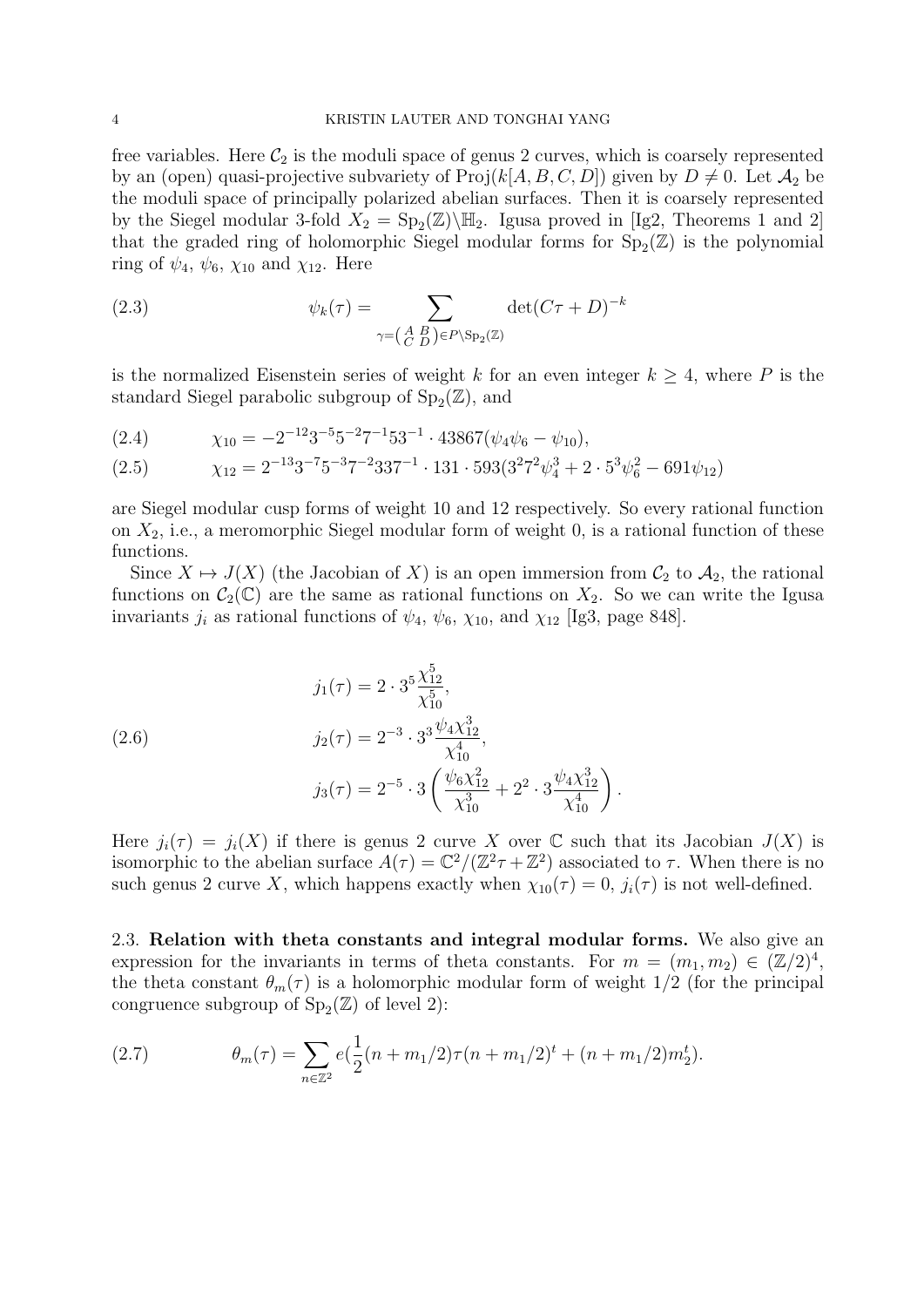$\theta_m$  is not identically zero if and only if m is even, i.e.,  $m_1 m_2^t \neq 0$  in  $\mathbb{Z}/2$ . There are 10 even theta constants. Then we have by [Ig3, Page 848]

(2.8)  
\n
$$
\psi_4 = 2^{-2} \sum (\theta_m)^8,
$$
\n
$$
\psi_6 = \sum \pm (\theta_{m_1} \theta_{m_2} \theta_{m_3})^4,
$$
\n
$$
-4\chi_{10} = 2^{-12} \prod (\theta_m)^2,
$$
\n
$$
12\chi_{12} = 2^{-15} \sum (\theta_{m_1} \theta_{m_2} \theta_{m_3} \theta_{m_4} \theta_{m_5} \theta_{m_6})^4.
$$

We refer to [Ig3, Page 848] for the determination of the sign in the second summation. In [Ig4], Igusa further proved the following fact, which is important arithmetically:  $\psi_4$ ,  $\psi_6$ ,  $-4\chi_{10}$ ,  $12\chi_{12}$  have integral Fourier coefficients which are relatively prime.

### 3. The map from a Hilbert modular surface to the Siegel modular 3-fold.

In this section, we review a well-known symmetric map from a Hilbert modular surface to the Siegel modular 3-fold, make it explicit, and work out the Fourier expansion of the pullback of a holomorphic Siegel modular form under this map.

Let  $F = \mathbb{Q}(\sqrt{D})$  be a real quadratic field with prime discriminant  $D \equiv 1 \mod 4$ , and let  $\sigma(a+b\sqrt{D})=a-b\sqrt{D}$  be the non-trivial Galois conjugate of F over Q. Let  $\epsilon > 0$  be a unit such that  $\sigma(\epsilon)\epsilon = -1$ . Let  $X = SL_2(\mathcal{O}_F)\backslash\mathbb{H}^2$  be the open Hilbert modular surface.

Let  $Sp_2(\mathbb{Z})$  be the symplectic group over  $\mathbb{Z}$  of genus two, consisting of  $4 \times 4$ -integral matrices  $q$  satisfying

$$
gJg^t = J, \quad J = \begin{pmatrix} 0 & I_2 \\ -I_2 & 0 \end{pmatrix}
$$

where  $I_2$  is the identity matrix of order 2. Let

$$
\mathbb{H}_2 = \{ \tau = (\begin{smallmatrix} \tau_1 & \tau_2 \\ \tau_2 & \tau_3 \end{smallmatrix}) \in M_2(\mathbb{C}) : \text{Im}\,\tau > 0 \}
$$

be the Siegel upper half-plane of genus two, and let

$$
X_2 = \mathrm{Sp}_2(\mathbb{Z}) \backslash \mathbb{H}_2
$$

be the open Siegel modular 3-fold. Here  $\text{Sp}_2(\mathbb{R})$  acts on  $\mathbb{H}_2$  via

$$
\left(\begin{smallmatrix} A & B \\ C & D \end{smallmatrix}\right)\tau = (A\tau + B)(C\tau + D)^{-1}
$$

.

For  $z = (z_1, z_2)$  and  $a \in F$ , we denote  $z^* = \text{diag}(z_1, z_2)$ , and  $a^* = \text{diag}(a, \sigma(a))$ . We also denote

$$
\gamma^* = \left(\begin{smallmatrix} a^* & b^* \\ c^* & d^* \end{smallmatrix}\right), \quad \text{ for } \gamma = \left(\begin{smallmatrix} a & b \\ c & d \end{smallmatrix}\right) \in \text{SL}_2(F).
$$

Choose a Z-basis  $\{e_1, e_2\}$  for  $\mathcal{O}_F$ :

$$
(3.1) \t\t \t\t \mathcal{O}_F = \mathbb{Z}e_1 + \mathbb{Z}e_2,
$$

and define

$$
(3.2)
$$

$$
(3.2) \t\t R = \begin{pmatrix} e_1 & e_2 \\ \sigma(e_1) & \sigma(e_2) \end{pmatrix}.
$$

We define the maps

(3.3) 
$$
\phi : \mathbb{H}^2 \to \mathbb{H}_2, \quad \phi(z) = R^t \text{diag}(\frac{\epsilon}{\sqrt{D}} z_1, \sigma(\frac{\epsilon}{\sqrt{D}}) z_2) R,
$$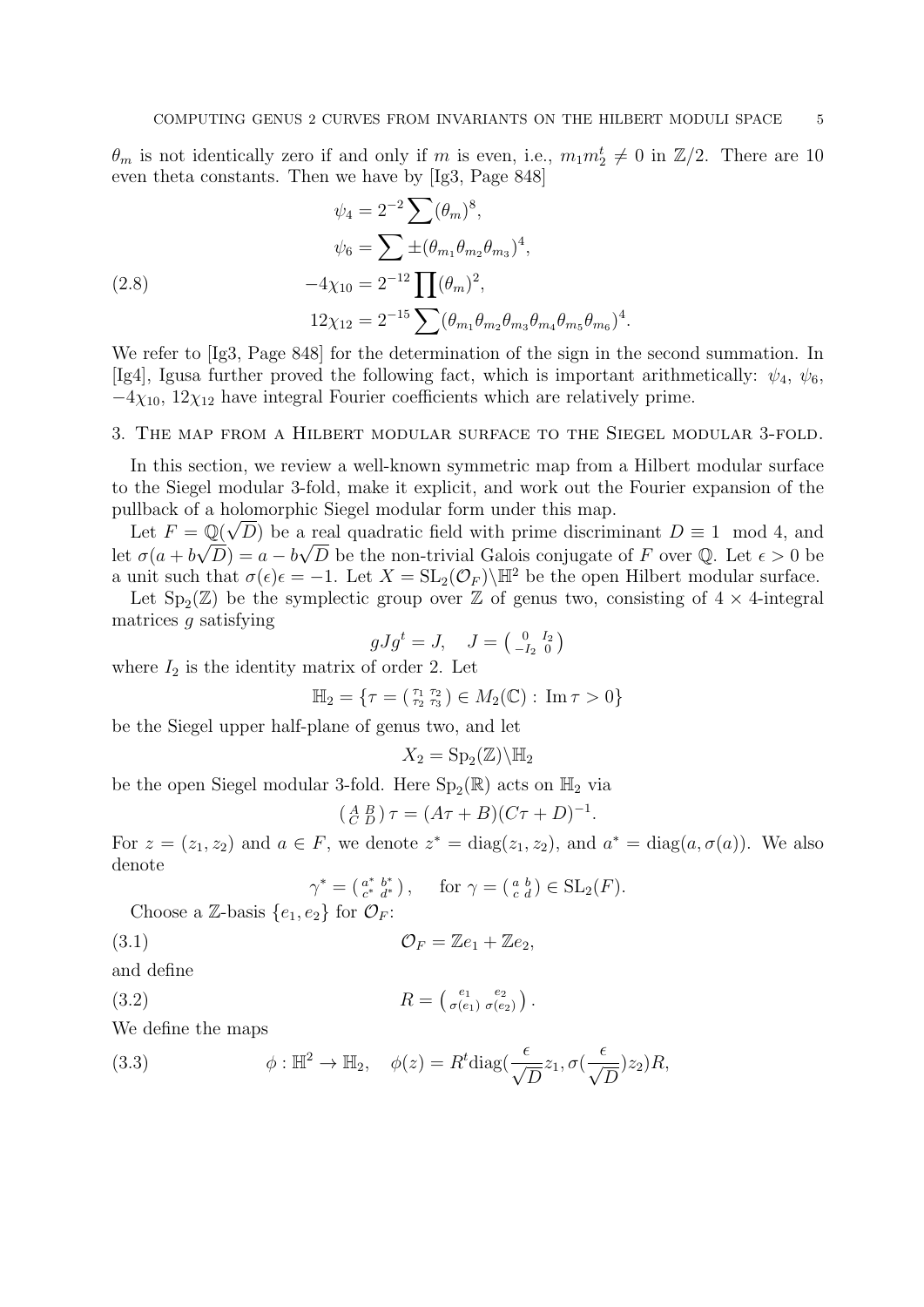√

and

$$
(3.4) \qquad \phi: SL_2(F) \to Sp_2(\mathbb{Q}), \quad \phi(\gamma) = S\gamma^* S^{-1}, \quad S = \text{diag}(R^t, R^{-1}) \text{diag}(I_2, (\frac{\sqrt{D}}{\epsilon})^*).
$$

It is easy to check that  $\phi(\mathrm{SL}_2(\mathcal{O}_F)) \subset \mathrm{Sp}_2(\mathbb{Z})$ . The next proposition asserts that the maps  $\phi$  are compatible with the group actions.

**Proposition 3.1.** The map  $\phi$  defined above gives a holomorphic map from X into  $X_2$ . Moreover, it is independent of the choice of the  $\mathbb{Z}$ -basis  $\{e_1, e_2\}$ , and is symmetric in the sense that  $\phi(z_1, z_2) = \phi(z_2, z_1)$  (as a map from X into X<sub>2</sub>).

Proof. This is a well-known result. We give a direct proof here for the convenience of the reader. Let

$$
SL_2(\mathcal{O}_F + \partial_F) = \{ \gamma = \begin{pmatrix} a & b \\ c & d \end{pmatrix} \in SL_2(F) : a, d \in \mathcal{O}_F, b \in \partial_F^{-1}, c \in \partial_F \},\
$$

where  $\partial_F =$  $D\mathcal{O}_F$  is the different of F. Then it is easy to see that

$$
\phi_0(z_1, z_2) = \left(\frac{\epsilon}{\sqrt{D}} z_1, -\frac{\sigma(\epsilon)}{\sqrt{D}} z_2\right),
$$

$$
\phi_0(\gamma) = \text{diag}(1, \frac{\sqrt{D}}{\epsilon}) \gamma \text{diag}(1, \frac{\sqrt{D}}{\epsilon})^{-1}
$$

gives an isomorphism between X and  $X' = SL_2(\mathcal{O}_F + \partial_F) \backslash \mathbb{H}^2$ . So it suffices to verify that

$$
\phi_1(z) = R^t z^* R
$$
,  $\phi_1(\gamma) = \text{diag}(R^t, R^{-1}) \gamma^* \text{diag}(R^t, R^{-1})^{-1}$ 

gives a holomorphic symmetric map from  $X'$  into  $X_2$ , which is independent of the choice of  ${e_1, e_2}$ . It is clearly holomorphic if well-defined. We first check

$$
\phi_1(\gamma z) = \phi_1(\gamma)\phi_1(z).
$$

Indeed, for  $\gamma =$  $\begin{pmatrix} a & b \\ c & d \end{pmatrix}$ 

$$
\phi_1(\gamma) = \left( \begin{smallmatrix} R^t a^* R^{t,-1} & R^t b^* R \\ R^{-1} c^* R^{t,-1} & R^{-1} d^* R \end{smallmatrix} \right),
$$

and so

$$
\phi_1(\gamma)\phi_1(z) = (R^t a^* z^* R + R^t b^* R)(R^{-1} c^* z^* R + R^{-1} d^* R)^{-1}
$$
  
=  $R^t (a^* z^* + b^*)(c^* z^* + d^*)^{-1} R$   
=  $R^t (\gamma z)^* R$   
=  $\phi_1(\gamma z)$ ,

as claimed. So  $\phi_1$  is a well-defined map from X' to  $X_2$ . Next if  $\{f_1, f_2\}$  is another Z-basis of  $\mathcal{O}_F$ , write

$$
(e_1, e_2) = (f_1, f_2)g, \quad g \in GL_2(\mathbb{Z}),
$$

Then

$$
R(e_1, e_2) = R(f_1, f_2)g.
$$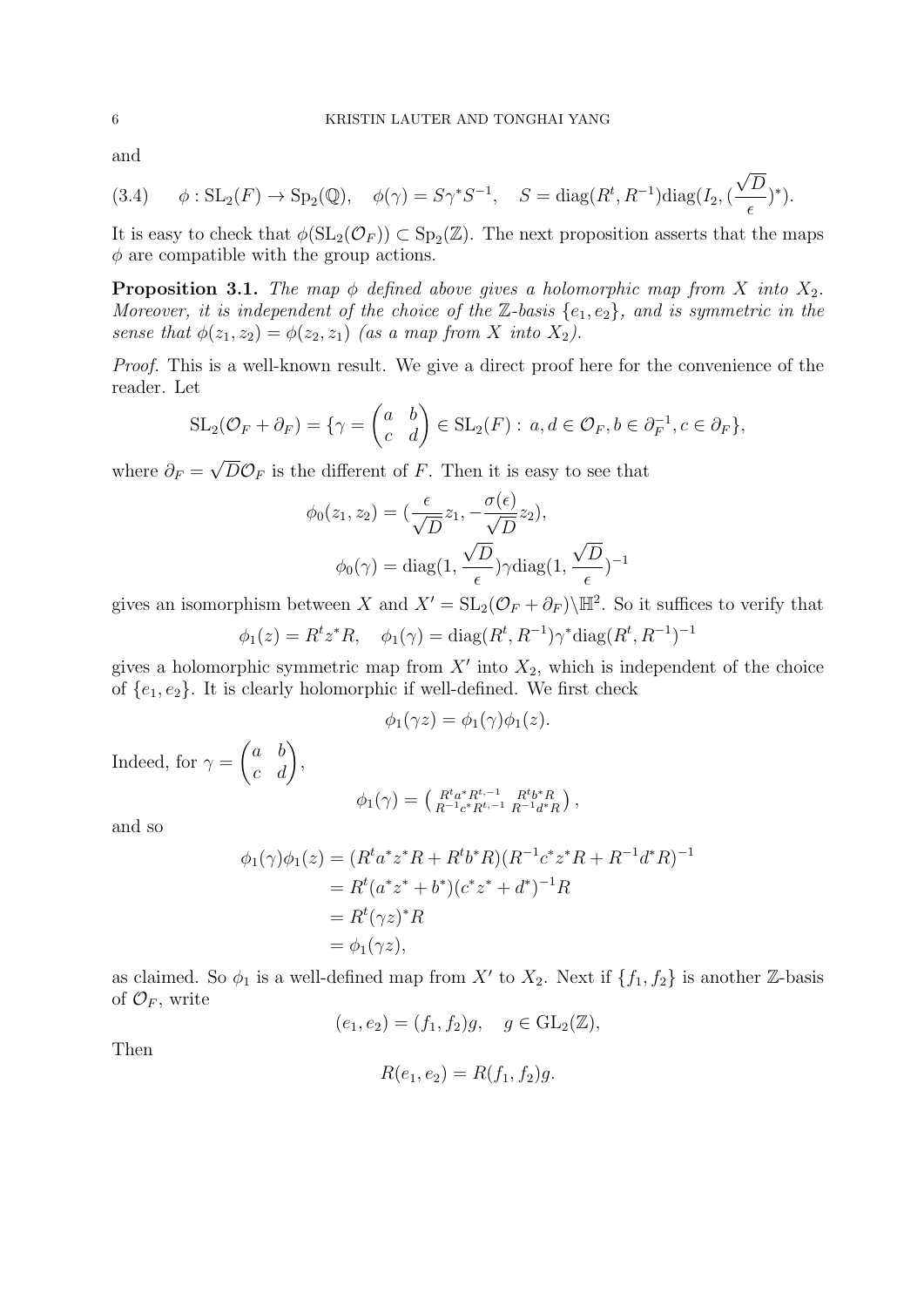Here we use  $R(e_1, e_2)$  for R to indicate its dependence on the basis. Similarly, one has

$$
\phi_{1,e_1,e_2}(z) = g^t \phi_{1,f_1,f_2}(z)g = A(\phi_{1,f_1,f_2}) = \phi_{1,e_1,e_2}(z) \in X_2,
$$

since  $A = diag(g^t, g^{-1}) \in \text{Sp}_2(\mathbb{Z})$ . Finally, to check that  $\phi_1$  is symmetric, notice that

$$
\phi_1((z_2, z_1) = (wR)^t(z_1, z_2)^*(wR),
$$

where  $w = \begin{pmatrix} 0 & 1 \\ 1 & 0 \end{pmatrix}$ , and  $wR$  is the matrix associated to the Z-basis  $\{\sigma(e_1), \sigma(e_2)\}$  of  $\mathcal{O}_F$ .  $\Box$ 

**Proposition 3.2.** (1) Let g be a holomorphic Hilbert modular form of  $SL_2(\mathcal{O}_F)$  of weight k. Then it has Fourier expansion

$$
g(z) = a_g(0) + \sum_{t = ae_1 + be_2 \in \mathcal{O}_F^+} a_g(t) q_1^a q_2^b.
$$

Here the superscript  $+$  stands for totally positive in this paper, and  $q_j = e^{2\pi i (\frac{\epsilon e_j}{\sqrt{D}} z_1 + \sigma (\frac{\epsilon e_j}{\sqrt{D}})z_2)}$ . (2) Let

$$
f(\tau) = a_f(0) + \sum_{T \in \text{Sym}_2(\mathbb{Z})^{\vee,+}} a_f(T) q^T
$$

be a holomorphic Siegel modular form for  $Sp_2(\mathbb{Z})$  of weight k. Then its pullback  $g = \phi^* f$ is a symmetric Hilbert modular form with the following Fourier expansion.

$$
g(z) = f(\phi(z)) = a_g(0) + \sum_{t = ae_1 + be_2 \in \mathcal{O}_F^+} a_g(t) q_1^a q_2^b
$$

with  $a_q(0) = a_f(0)$  and

$$
a_g(t) = \sum_{\substack{T \in \text{Sym}_2(\mathbb{Z})^{\vee,+} \\ Q_T(e_1, e_2) = t}} a_f(T).
$$

Here

$$
Q_T(x_1, x_2) = (x_1, x_2) T\binom{x_1}{x_2}
$$

is the (positive definite) quadratic form associated to T, and

$$
\operatorname{Sym}_2(\mathbb{Z})^{\vee} = \{ T = \left( \begin{smallmatrix} m_1 & \frac{1}{2}m \\ \frac{1}{2}m & m_2 \end{smallmatrix} \right) : m_i, m \in \mathbb{Z} \}
$$

is the dual of  $\text{Sym}_2(\mathbb{Z})$ . Finally  $q^T = e^{2\pi i \, \text{tr} T \tau}$ .

*Proof.* (1) is the standard Fourier expansion with slight renormalization, writing  $\nu \in \partial_F^{-1,+}$ F as  $\nu = \frac{\epsilon}{\sqrt{D}} t$  with  $t = ae_1 + be_2 \in \mathcal{O}_F^+$ .

(2) follows from the definition of  $\phi$  and the simple fact

$$
\operatorname{tr} T\phi(z) = \operatorname{tr} TR^t z^* R = Q_T(e_1, e_2)z_1 + \sigma(Q_T(e_1, e_2))z_2.
$$

 $\Box$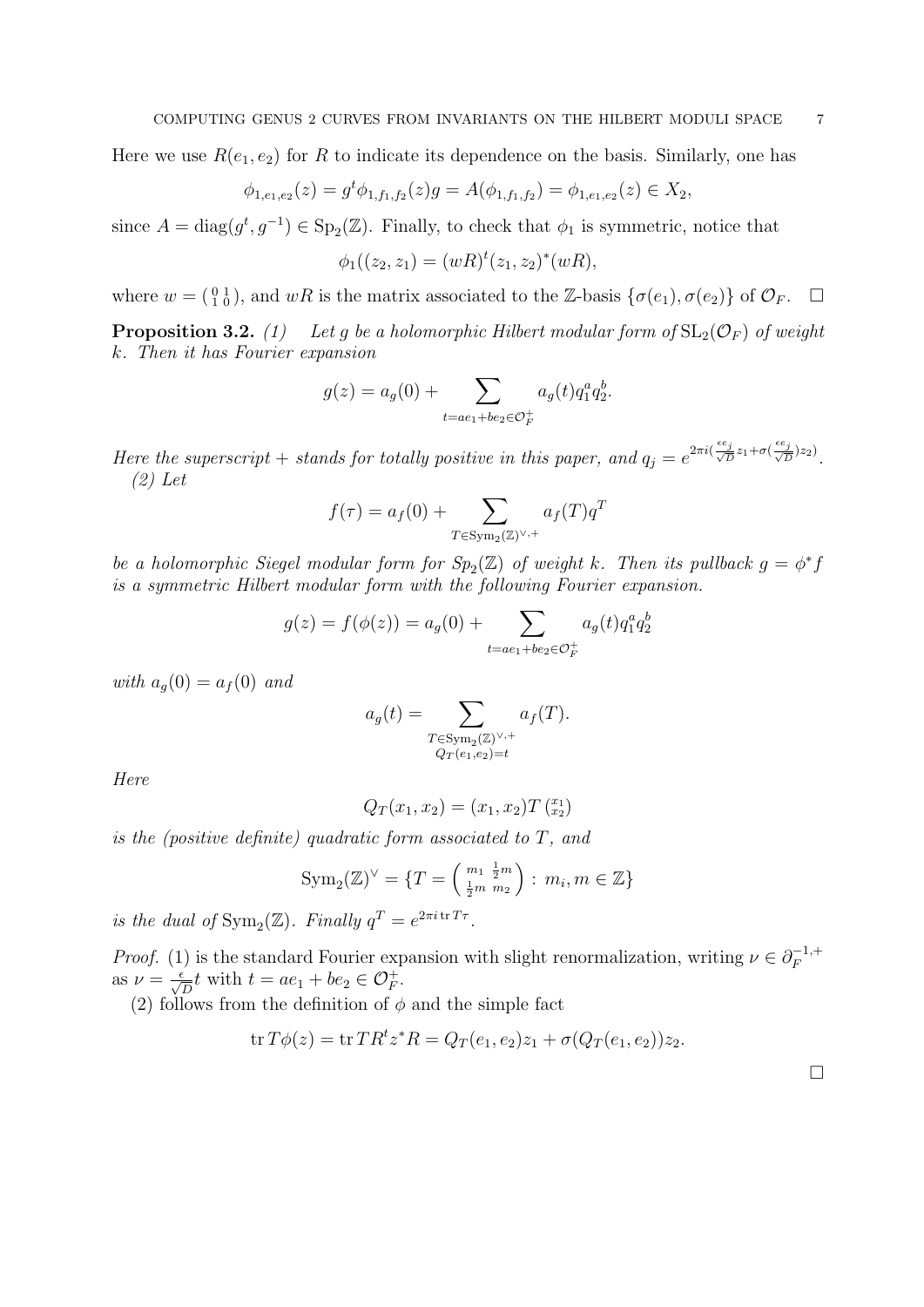Now we restrict ourselves to the example  $F = \mathbb{Q}(\sqrt{\mathbb{Q}})$ 5). Take

$$
\epsilon = \frac{1+\sqrt{5}}{2}, \quad \sigma(\epsilon) = \frac{1-\sqrt{5}}{2},
$$

and  $e_1 = 1$ ,  $e_2 = \sigma(\epsilon)$ . Then the equation  $Q_T(e_1, e_2) = t = a + b\sigma(\epsilon) = a + b\frac{1-\sqrt{5}}{2}$  $\frac{1}{2}$ <sup>o</sup> is equivalent to the following conditions

(3.5) 
$$
\begin{cases} m_1, m_2 \in \mathbb{Z}^+, & m \in \mathbb{Z}, \\ m^2 < 4m_1m_2, \\ m_1 + m_2 = a, \\ m + m_2 = b \end{cases}
$$

We restate Proposition 3.2 as a corollary in this special case for use in the rest of the paper.

Corollary 3.3. Assume  $F = \mathbb{Q}(\sqrt{2})$  $\overline{5}$ , and let  $\epsilon = \frac{1+\sqrt{5}}{2}$  $rac{\cdot \sqrt{5}}{2}$ . Let  $\phi: \operatorname{SL}_2(\mathcal{O}_F)\backslash \mathbb{H}^2 \to \operatorname{Sp}_2(\mathbb{Z})\backslash \mathbb{H}_2,$  $\phi(z) = \left(\begin{smallmatrix} 1 & 1 \\ \sigma(\epsilon) & \epsilon \end{smallmatrix}\right) \left(\begin{smallmatrix} \frac{\epsilon}{\sqrt{5}}z_1 & 0 \ 0 & -\frac{\sigma(\epsilon)}{2} \end{smallmatrix}\right)$ 0  $-\frac{\sigma(\epsilon)}{\sqrt{5}}z_2$  $\left( \begin{array}{cc} 1 & \sigma(\epsilon) \\ 1 & \sigma(\epsilon) \end{array} \right)$  $\frac{1}{1} \frac{\sigma(\epsilon)}{\epsilon}$  =  $\left(\begin{array}{r} {\frac{\epsilon}{\sqrt{5}}}z_1-{\frac{\sigma(\epsilon)}{\sqrt{5}}}z_2 & \frac{z_2-z_1}{\sqrt{5}} \\ \frac{z_2-z_1}{\sqrt{5}} & -\frac{\sigma(\epsilon)}{\sqrt{5}}z_1+ \frac{\epsilon}{\sqrt{5}}z_2 \end{array}\right.$ 

be the map defined above, and let  $e(z) := e^{2\pi i z}$  and

$$
q_1 = e\left(\frac{\epsilon}{\sqrt{5}}z_1 - \frac{\sigma(\epsilon)}{\sqrt{5}}z_2\right) = e\left(\frac{1+\sqrt{5}}{2\sqrt{5}}z_1 - \frac{1-\sqrt{5}}{2\sqrt{5}}z_2\right), \quad q_2 = e\left(\frac{z_2 - z_1}{\sqrt{5}}\right).
$$

 $\setminus$ 

Then for a holomorphic Siegel modular form f of weight k for  $\text{Sp}_2(\mathbb{Z})$ ,  $g = \phi^* f$  is a symmetric holomorphic Hilbert modular form for  $SL_2(\mathcal{O}_F)$  with the Fourier expansion:

$$
g(z) = a_f(0) + \sum_{t=a+b\frac{1-\sqrt{5}}{2} \in \mathcal{O}_F^+} a_g(t) q_1^a q_2^b,
$$

with

$$
a_g(t) = \sum_{\text{condition}(3.5)} a_f\left(\left(\begin{array}{c}m_1 & \frac{1}{2}m \\ \frac{1}{2}m & m_2\end{array}\right)\right).
$$

## 4. Hilbert Modular forms and Pullback of Igusa invariants

Let the notation be as in the end of Section 3. In particular  $F = \mathbb{Q}(\sqrt{\sqrt{2}})$  $\overline{5}$ ) and  $\epsilon = \frac{1+\sqrt{5}}{2}$  $\frac{-\sqrt{5}}{2}$ . We first recall some basic facts on symmetric Hilbert modular forms for  $SL_2(\mathcal{O}_F)$ , and refer to [Gu] and [Nag] for details. First recall the Eisenstein series of even weight  $k \geq 2$ :

(4.1) 
$$
G_k(z) = 1 + \sum_{t=a+b\frac{1-\sqrt{5}}{2} \in \mathcal{O}_F^+} b_k(t) q_1^a q_2^b,
$$

where

(4.2) 
$$
b_k(t) = \kappa_k \sum_{(\mu) \supset (t)} \mathcal{N}(\mu)^{k-1}.
$$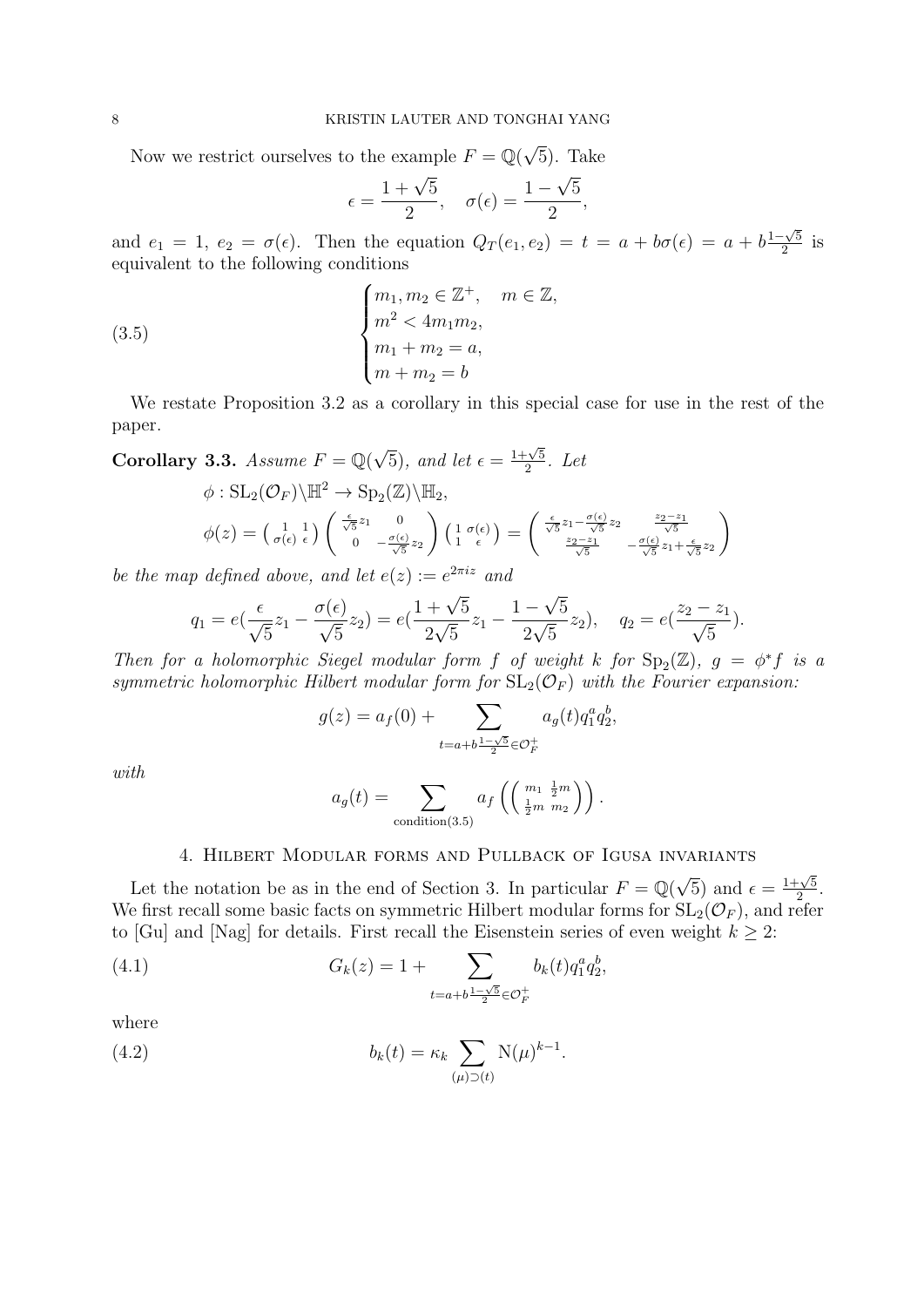Here

$$
\kappa_k = \frac{(2\pi)^{2k}\sqrt{5}}{(k-1)!^2 5^k \zeta_F(k)}
$$

is a rational number,  $(\mu)$  denotes the principal ideal  $\mu \mathcal{O}_F$ , and  $N(\mu) = \# \mathcal{O}_F/(\mu)$ . Here are some values of  $\kappa_k$ :

$$
\kappa_k = \begin{cases}\n2^3 \cdot 3 \cdot 5 & \text{if } k = 2, \\
2^4 \cdot 3 \cdot 5 & \text{if } k = 4, \\
\frac{1}{67} \cdot 2^3 \cdot 3^2 \cdot 5 \cdot 7 & \text{if } k = 6, \\
\frac{1}{412751} \cdot 2^3 \cdot 3 \cdot 5^2 \cdot 11 & \text{if } k = 10.\n\end{cases}
$$

A simple calculation gives the first few coefficients for

$$
0 < a \le 3, \frac{1 - \sqrt{5}}{2}a < b < \frac{1 + \sqrt{5}}{2}a
$$

as follows:

$$
G_k(z) = 1 + \kappa_k (1 + q_2) q_1 + \kappa_k \left[ q_2^{-1} + (1 + 4^{k-1}) + (1 + 5^{k-1}) q_2 + (1 + 4^{k-1}) q_2^2 + q_2^3 \right] q_1^2
$$
  
(4.3) 
$$
+ \kappa_k \left[ (1 + 5^{k-1}) q_2^{-1} + (1 + 9^{k-1}) + (1 + 11^{k-1}) q_2 + (1 + 11^{k-1}) q_2^2 + (1 + 9^{k-1}) q_2^3 + (1 + 5^{k-1}) q_2^4 \right] q_1^3.
$$

A Hilbert modular form f is called symmetric if  $f(z, z') = f(z', z)$  for  $(z, z') \in \mathbb{H}^2$ . Notice that the Eisenstein series  $G_k$  are all symmetric. We call it integral if all its Fourier coefficients are integral, and call it primitively integral if furthermore its Fourier coefficients have greatest common divisor 1. For a ring  $R$ , we denote

$$
M^{\text{Sym}}(\text{SL}_2(\mathcal{O}_F), R) = \sum_{k \geq 0} M_k^{\text{Sym}}(\text{SL}_2(\mathcal{O}_F), R)
$$

for the graded ring of holomorphic symmetric Hilbert modular forms of  $SL_2(\mathcal{O}_F)$  with Fourier coefficients in R. When  $R = \mathbb{Z}$ , we drop R in the notation. We will need the following theorems in this paper.

**Theorem 4.1.** ([Nag, Theorem 2]) Let

(4.4) 
$$
\theta_6 = -\frac{67}{2^5 3^3 5^2} (G_6 - G_2^3), \n\theta_{10} = 2^{-10} 3^{-5} 5^{-5} 7^{-1} (412751G_{10} - 5 \cdot 67 \cdot 2293G_2^2 G_6 + 2^2 \cdot 3 \cdot 7 \cdot 4231G_2^5), \n\theta_{12} = 2^{-2} (\theta_6^2 - G_2 \theta_{10}).
$$

Then the functions  $G_2$ ,  $\theta_6$ ,  $\theta_{10}$ , and  $\theta_{12}$  are primitively integral symmetric Hilbert modular forms, and are a minimal set of generators for  $M^{Sym}(\mathrm{SL}_2(\mathcal{O}_F), \mathbb{Z})$ .

In [Nag],  $\theta_i$  are denoted by  $J_i$ .

Theorem 4.2. (Gundlach) (1) The ring of symmetric holomorphic Hilbert modular forms for  $SL_2(\mathcal{O}_F)$  is a polynomial ring of  $G_2$ ,  $G_6$ , and  $\theta_{10}$ . In particular,

$$
\dim M_k^{Sym}(\mathrm{SL}_2(\mathcal{O}_F)) = \# \{ (x, y, z) \in \mathbb{Z}_{\geq 0}^3 : x + 3y + 5z = k/2 \}.
$$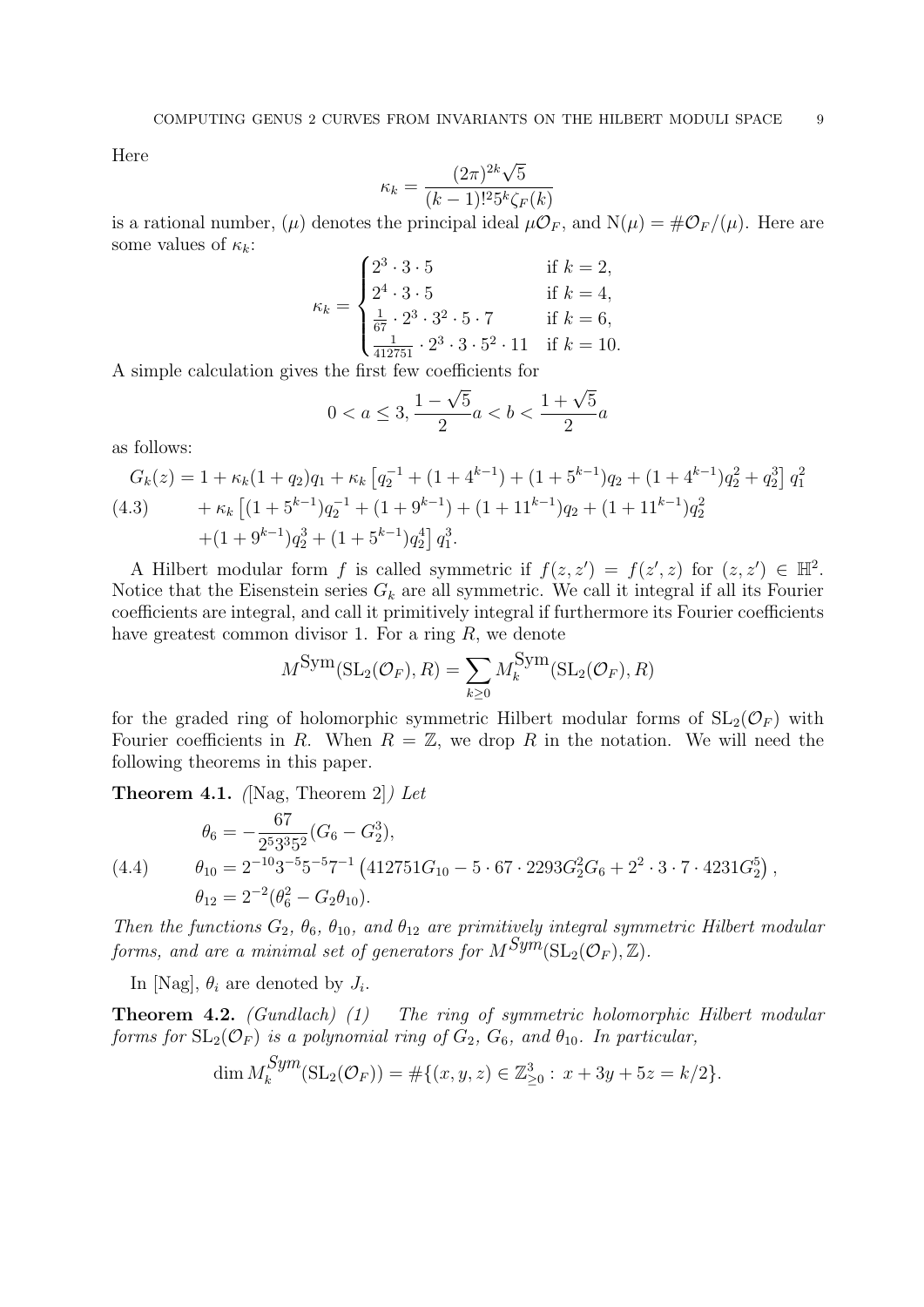(2) The field of symmetric meromorphic Hilbert modular functions for  $SL_2(\mathcal{O}_F)$  are rational functions of

$$
J_1 = \frac{\theta_6}{G_2^3}
$$
 and  $J_2 = \frac{G_2^5}{\theta_{10}}$ .

Proof. Claim (1) is exactly [Gu, Satz 5]. Claim (2) clearly follows from [Gu, Satz 6] since

$$
\theta_6 = -\frac{67}{2^5 3^3 5^2} (G_6 - G_2^3).
$$

We call  $J_1$  and  $J_2$  the *Gundlach invariants* in this paper.

Remark 4.3. Alternative choices for the two invariants present different trade-offs for efficient computation. For example, one could use the invariants  $J_1$  and  $J_3$ , where

$$
J_3 = J_1 + J_2^{-1} = \frac{\theta_6 G_2^2 + \theta_{10}}{G_2^5}.
$$

This choice has the advantage that both invariants are rather small. Another possible choice would be to use invariants  $J_2$  and  $J_4$  where

$$
J_4 = J_1 J_2 = \frac{\theta_6 G_2^2}{\theta_{10}}.
$$

This choice has the advantage that both invariants have denominator  $\theta_{10}$ .

4.1. Pullback of Igusa Invariants. It turns out that  $\theta_i$  are pullbacks of Siegel modular forms. Indeed, Resnikoff proved in [Re, Theorem 1] the following theorem.

## Theorem 4.4.

(4.5)  
\n
$$
\phi^*\psi_4 = G_2^2,
$$
\n
$$
\phi^*\psi_6 = -\frac{42}{25}G_2^3 + \frac{67}{25}G_6 = G_2^3 - 2^5 3^3 \theta_6,
$$
\n
$$
-4\phi^*\chi_{10} = \theta_{10},
$$
\n
$$
12\phi^*\chi_{12} = 3\theta_6^2 - 2G_2\theta_{10}.
$$

In particular,  $\theta_{10}$  is  $2^{-12}$  times the square of the product of the ten Hilbert theta constants defined in [Gu, Section 2], i.e.,

(4.6) 
$$
\theta_{10} = 2^{-12} \Theta^2
$$

where  $\Theta$  is the weight 5 modular form defined by Gundlach. This identity (or more precisely the identity in Theorem 4.1 describing  $\Theta^2$ ) is given [Nag, Lemma 5.1] and is implicitly proved in [Gu]. We will use this fact in Section 5. A short calculation leads to the following proposition expressing the pullback of Igusa's functions in terms of the Gundlach invariants.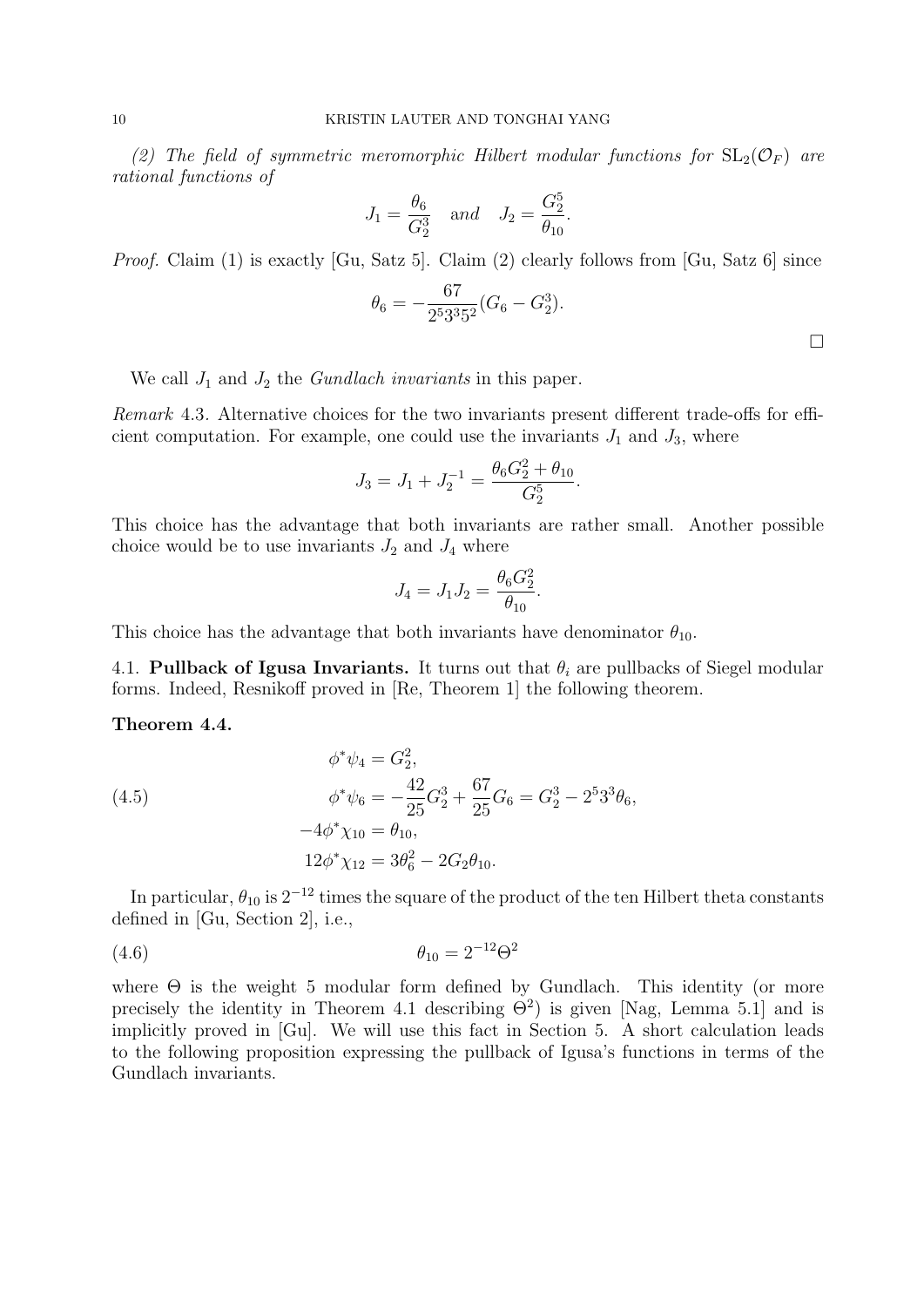Proposition 4.5. One has

$$
\begin{aligned}\n\phi^* j_1 &= 8J_2(3J_1^2 J_2 - 2)^5, \\
\phi^* j_2 &= \frac{1}{2}J_2(3J_1^2 J_2 - 2)^3, \\
\phi^* j_3 &= 2^{-3}J_2(3J_1^2 J_2 - 2)^2(4J_1^2 J_2 + 2^5 \cdot 3^2 J_1 - 3).\n\end{aligned}
$$

### 5. CM POINTS AND CM VALUES OF  $J_1$  AND  $J_2$

In this section we explain how to generate CM points on the Hilbert moduli space and give an algorithm for computing genus 2 curves from Gundlach invariants.

Let  $K = F(\sqrt{\Delta})$  be a non-biquadratic quartic CM extension of  $F = \mathbb{Q}(\sqrt{\Delta})$ 5). We briefly review the construction of CM points and refer to [BY, Section 3] and references there for details. Let  $\Phi = {\sigma_1, \sigma_2}$  be a CM type of K. A CM point in  $X = SL_2(\mathcal{O}_F) \backslash \mathbb{H}^2$  of CM type  $(\mathcal{O}_K, \Phi)$  is the image of a point  $\Phi(z) = (\sigma_1(z), \sigma_2(z)) \in \mathbb{H}^2$ , where  $z \in K$  satisfies the condition that  $\Lambda_z = \mathcal{O}_F + \mathcal{O}_F z$  is a fractional ideal. Conversely, if **a** is a fractional ideal of K, one can write

$$
\mathfrak{a} = \mathcal{O}_F \alpha + \mathcal{O}_F \beta, \quad \alpha, \beta \in \mathfrak{a}
$$

since F has class number one. Furthermore since F has a unit of norm  $-1$ , one can find generators  $\alpha$  and  $\beta$  (multiplying by such a unit if necessary) such that  $\Phi(\frac{\beta}{\alpha}) \in \mathbb{H}^2$ . So  $z=\frac{\beta}{\alpha}$  $\frac{\beta}{\alpha}$  gives a CM point  $\Phi(z)$  of CM type  $(\mathcal{O}_K, \Phi)$ , and its associated lattice is  $\Lambda_z = \alpha^{-1}\mathfrak{a}$ . Moreover, this CM point  $z \in X$  depends only on the ideal class [a] of a, and we denote it by  $z(\mathfrak{a}, \Phi)$  or  $z([\mathfrak{a}], \Phi)$ . One can prove that the correspondence  $[\mathfrak{a}] \mapsto z([\mathfrak{a}], \Phi)$  gives rise to a bijection between the ideal class group  $\mathcal{CL}(K)$  and the set of CM points of CM type  $(\mathcal{O}_K, \Phi)$ . The inverse is  $z \mapsto [\Lambda_z]$ .

Write CM(K,  $\Phi$ ) as the formal sum of the CM points of CM type  $(\mathcal{O}_K, \Phi)$ , and view it as a 0-cycle in X. Recall that X has a canonical model over  $\mathbb Q$  (as the coarse moduli space of  $\partial_F^{-1}$  $\mathcal{F}_F^{-1}$ -polarized abelian surfaces with real multipication by  $\mathcal{O}_F$ ) (see for example [Ge]). Then CM(K,  $\Phi$ ) is actually defined over the reflex field K of  $(K, \Phi)$  (as moduli space of  $\partial_F^{-1}$  $\mathcal{O}_F^{-1}$ -polarized abelian surfaces with complex multiplication by  $\mathcal{O}_K$  with an extra condition on differentials related to  $\Phi$ ). Moreover, let  $\Phi' = {\sigma_1, \bar{\sigma}_2}$  be another CM type, then  $CM(K) = CM(K, \Phi) + CM(K, \Phi')$  is defined over  $\mathbb{Q}$  [BY, Lemma 3.4]. Furthermore, the same lemma asserts that  $CM(K, \Phi)$  is defined over  $\mathbb Q$  itself when K is cyclic. Notice also that if  $\Phi(z)$  is a CM point of CM type  $(\mathcal{O}_K, \Phi)$  associated to the ideal  $\mathfrak{a}$ , then  $\Phi'(\epsilon z)$  $(\sigma_1(\epsilon z), \overline{\sigma_2(\epsilon z)})$  is a CM point of CM type  $(\mathcal{O}_K, \Phi')$  associated to the same ideal  $\mathfrak{a}$ , where  $\epsilon$  is a unit of F such that  $\sigma_1(\epsilon) > 0$  and  $\sigma_2(\epsilon) < 0$ .

Now let  $J = J_1$  or  $J_2$ . Then J is a rational function on X,  $J(z)$  is algebraic over Q, and

$$
J(\text{CM}(K)) = \prod_{z \in \text{CM}(K)} J(z) \in \mathbb{Q}.
$$

However,  $J(z)$  is not an algebraic integer and  $J(\text{CM}(K))$  is not an integer. To compute  $J(z)$  practically (which is the purpose of this paper), we need an upper bound for the denominators of the coefficients of the minimal polynomial. This can be done by the main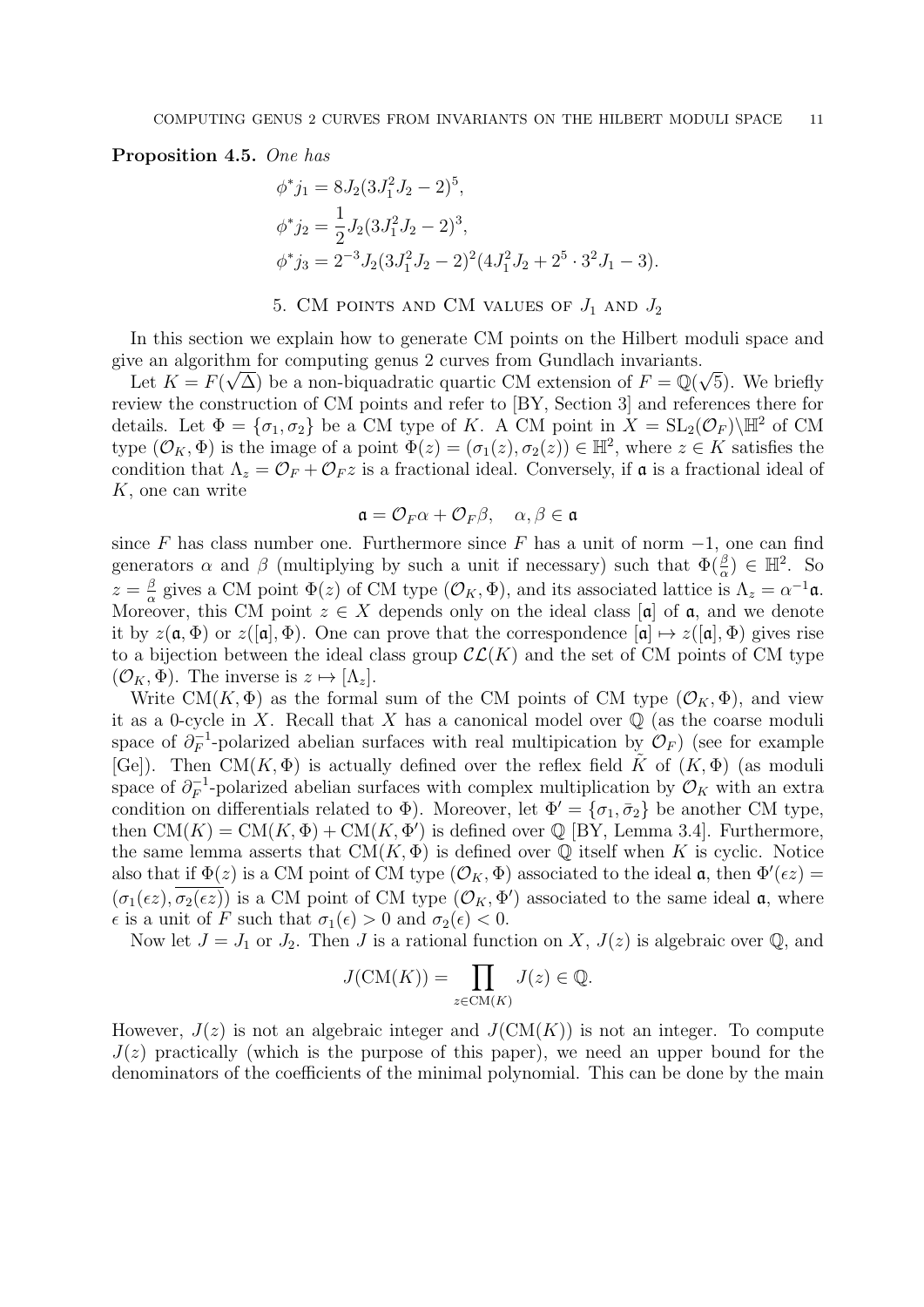results in [BY] and [Ya2]. We first need some notation. Let  $\tilde{K}$  be the reflex field of  $(K, \Phi)$ . It is also a quartic CM number field with real quadratic subfield  $\tilde{F}$ . Let  $d_{K/F}$  be the relative discriminant of  $K/F$  and  $d_K$  be the absolute discriminant of K. For a nonzero element  $t \in d_{\tilde{\nu}}^{-1}$  $\overline{\tilde{K}}/\tilde{F}$  and a prime ideal l of  $\tilde{F}$ , we define

(5.1) 
$$
B_t(\mathfrak{l}) = \begin{cases} 0 & \text{if } \mathfrak{l} \text{ is split in } \tilde{K}, \\ (\text{ord}_{\mathfrak{l}} t + 1) \rho (td_{\tilde{K}/\tilde{F}} \mathfrak{l}^{-1}) \log |\mathfrak{l}| & \text{if } \mathfrak{l} \text{ is non-split in } \tilde{K}, \end{cases}
$$

and

(5.2) 
$$
B_t = \sum_{\mathfrak{l}} B_t(\mathfrak{l}).
$$

Here |l| is the norm of l, and  $\rho(\mathfrak{a}) = \rho_{\tilde{K}/\tilde{F}}(\mathfrak{a})$  is defined as

(5.3) 
$$
\rho(\mathfrak{a}) = \#\{\mathfrak{A} \subset \mathcal{O}_{\tilde{K}} : N_{\tilde{K}/\tilde{F}}\mathfrak{A} = \mathfrak{a}\}.
$$

For a positive integer  $m > 0$ , set

(5.4) 
$$
b_m = \sum_{\substack{t = \frac{n + m\sqrt{q}}{2p} \in d_{\tilde{K}/\tilde{F}}^{-1} \\ |n| < m\sqrt{q}}} B_t.
$$

Notice that  $e^{b_m}$  are positive integers. Finally, let  $W_K$  be the number of roots of unity in K, one has

$$
W_K = \begin{cases} 10 & \text{if } K = \mathbb{Q}(e(1/5)), \\ 2 & \text{otherwise.} \end{cases}
$$

**Proposition 5.1.** Let the notation be as above, and let  $h = h_K$  be the ideal class number of K. Assume that  $G_2(z) \neq 0$ , and  $d_K = 5^2q$  for a prime  $q \equiv 1 \mod 4$ . (1) Let

$$
P_2(x) = \prod_{z \in \text{CM}(K)} (x - J_2(z)) = \sum_{i=0}^{2h} a_i(J_2) x^i \in \mathbb{Q}[x].
$$

Then  $a_i(J_2) \in \mathbb{Q}$  with denominator being a factor of  $e^{\frac{W_K}{2}b_1}$ . Moreover,  $a_0(J_2) = \left(\frac{n^5}{e^{b_1}}\right)$  $\frac{n^5}{e^{b_1}}$  $\Big)^{W_K}$ for some integer n.

(2) Let

$$
P_1(x) = \prod_{z \in \text{CM}(K)} (x - J_1(z)) = \sum_{i=0}^{2h} a_i(J_1) x^i \in \mathbb{Q}[x].
$$

Then  $a_i(J_1) \in \mathbb{Q}$  with denominator being a factor of  $n^{\frac{3W_K}{2}}$ .

Proof. The proof is very similar to that of [Ya2, Theorem 1.7]. We sketch it here for the convenience of the reader. We use the notation in [Ya2], and refer to [Ya2] for explanation of the Arakelov intersection theory used here. Let X be the moduli stack over  $\mathbb Z$  of  $\partial_F^{-1}$  $\mathcal{O}_F^{-1}$ -polarized abelian surfaces with real multiplication by  $\mathcal{O}_F$ , and let  $\mathcal{CM}(K)$  be the moduli stack over  $\mathbb{Z}$  of  $\partial_F^{-1}$  $\mathcal{O}_F^{-1}$ -polarized abelian surfaces with real multiplication by  $\mathcal{O}_K$ . Then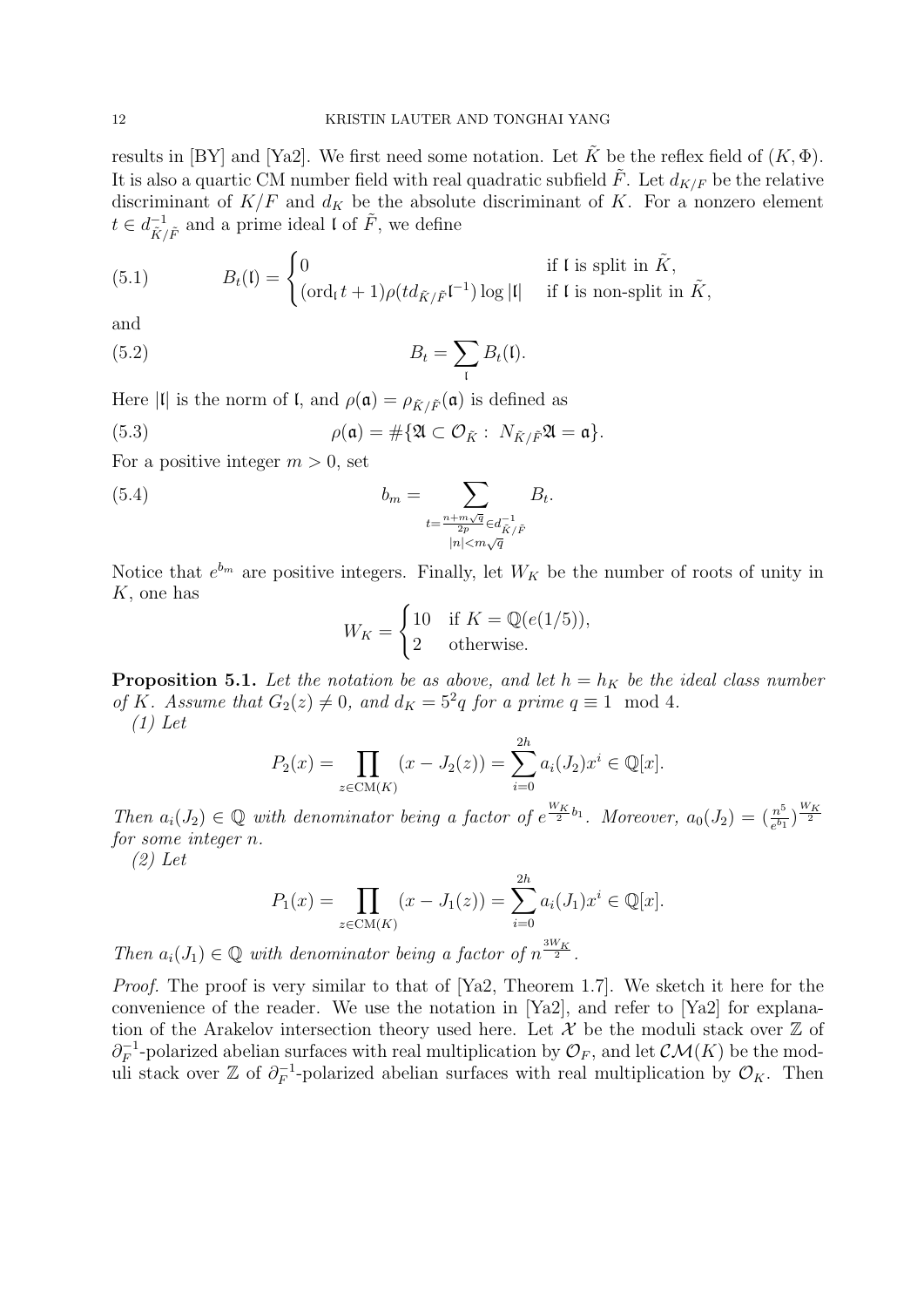$\mathcal{CM}(K)(\mathbb{C}) = 2\mathrm{CM}(K)$  by Lemma [Ya2, Lemma 3.2]. By [BY, Section 10], div  $\theta_{10} = \mathcal{T}_1$ , where  $\mathcal{T}_1$  is the first arithmetic Hirzebruch-Zagier divisor in X (moduli space of  $E \otimes \mathcal{O}_F$ , where E are elliptic curves). The modular form  $\theta_{10}$  is denoted by  $\Psi_5^2$  in [BY]. So the Arakelov intersection theory gives

$$
0 = h_{\widehat{\text{div}}(J_2)}(\mathcal{CM}(K))
$$
  
=  $5\mathcal{CM}(K)$ . div  $G_2 - 2\mathcal{CM}(K)$ .  $\mathcal{T}_1 - \frac{1}{W_K} \log |\mathcal{CM}(K)(\mathbb{C})|$   
=  $5\mathcal{CM}(K)$ . div  $G_2 - 2\mathcal{CM}(K)$ .  $\mathcal{T}_1 - \frac{2}{W_K} \log |J_2(\text{CM}(K))|$ .

So

$$
\frac{2}{W_K} \log |J_2(\text{CM}(K))| = 5\mathcal{CM}(K). \operatorname{div} G_2 - 2\mathcal{CM}(K).\mathcal{T}_1.
$$

By [Ya1, Theorem 1.2] or [Ya2, Theorem 1.2], one has

$$
\mathcal{CM}(K).\mathcal{T}_1 = \frac{1}{2}b_1.
$$

So

$$
|a_0(J_2)| = |J_2(\text{CM}(K))| = \left(\frac{|n|^5}{e^{b_1}}\right)^{\frac{W_K}{2}}
$$

as claimed, where  $n \in \mathbb{Z}$  with

$$
\log |n| = \mathcal{CM}(K) \cdot \text{div } G_2.
$$

For a general i, Let L be the field generated by all  $J_2(z)$ ,  $z \in CM(K)$ . One can then write by unique factorization of ideals of  $\mathcal{O}_L$ ,

$$
J_2(z_i) = \mathfrak{a}_i \mathfrak{b}_i^{-1} \in \mathfrak{b}_i^{-1}
$$

for  $z_1, \dots, z_{2h} \in CM(K)$ , where  $\mathfrak{a}_i$  and  $\mathfrak{b}_i$  are relatively prime integral ideals of L. Then

$$
a_0 \mathcal{O}_L = \prod J_2(z_i) \mathcal{O}_L = (\prod \mathfrak{a}_i) (\prod \mathfrak{b}_i)^{-1} = \frac{n^{\frac{5W_K}{2}}}{e^{\frac{W_K}{2}b_1}}.
$$

If we write  $a_0 = \frac{A}{B}$  with  $A, B \in \mathbb{Z}$  relatively prime, then

$$
\prod \mathfrak{a}_i = A \mathcal{O}_L, \quad \prod \mathfrak{b}_i = B
$$

and  $B|e^{\frac{W_K}{2}b_1}$  (*n* and  $e^{b_1}$  might not be relatively prime). Now

$$
a_i = (-1)^i \sum_{j_1, \dots, j_i} \prod_{k=1}^i J_2(z_{j_k}) \in (\prod \mathfrak{b}_i)^{-1} = B^{-1} \mathcal{O}_L,
$$

and so  $a_i$  has denominator dividing B, and thus dividing  $e^{\frac{W_K}{2}b_1}$ . This proves (1). One can prove (2) the same way using the the just proved fact:

$$
\mathcal{CM}(K) \cdot \text{div } G_2 = \log |n|
$$

(replacing  $\mathcal{CM}(K)$ . div  $\theta_{10} = 2\mathcal{CM}(K)$ .  $\mathcal{T}_1 = b_1$ ).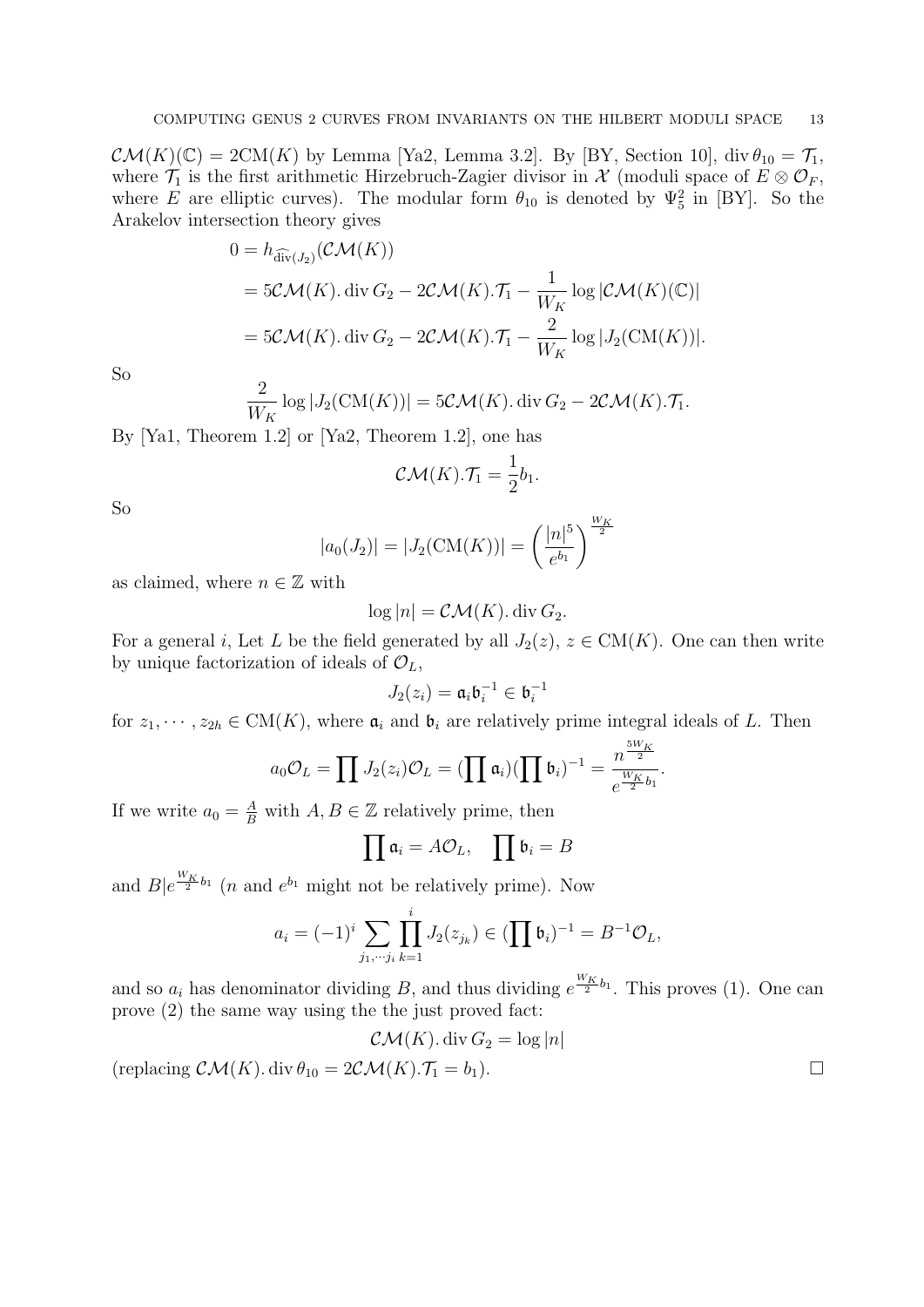5.1. Algorithm for computing Gundlach invariants and CM curves. To actually compute  $J_i(z)$  for a CM point, we give the following explicit algorithm. Algorithm 5.1.

**Input:** K a primitive quartic CM field,  $p$  a prime which splits completely into principal ideals in  $K^*$ , the reflex of K, and S a collection of 2 or 4 possible group orders for Jacobians of genus 2 curves over  $\mathbb{F}_p$  with CM by K.

**Output:** Gundlach invariants modulo  $p$  for genus 2 curves with CM by  $K$  and equations for curves C over  $\mathbb{F}_p$  with  $\#J(C) \in S$ .

1. Find  $\Delta \in \mathcal{O}_F$  such that  $\Delta$  is totally negative and  $\Delta \sigma(\Delta) = q \equiv 1 \pmod{4}$  is a prime (not essential). In such a case,  $K = F(\sqrt{\Delta})$  is a non-Galois quartic CM field if  $q \neq 5$ . Moreover, one can find √

$$
\mathcal{O}_K=\mathcal{O}_F+\mathcal{O}_F\frac{b_0+\sqrt{\Delta}}{2}.
$$

2. Let  $M = \mathbb{Q}(\sqrt{2})$  $(\overline{\Delta}, \sqrt{\sigma(\Delta)})$  be the Galois closure of K over Q. We fix one embedding of M into  $\mathbb C$  and view then M as a subfield of  $\mathbb C$  so that

Im(
$$
\sqrt{\Delta}
$$
) > 0, Im( $\sqrt{\sigma(\Delta)}$ ) > 0.

Let

$$
\sigma(\sqrt{\Delta}) = \sqrt{\sigma(\Delta)}, \quad \sigma(\sqrt{\sigma(\Delta)}) = -\sqrt{\Delta},
$$

and

$$
\tau(\sqrt{\Delta}) = \sqrt{\sigma(\Delta)}, \quad \tau(\sqrt{\sigma(\Delta)}) = \sqrt{\Delta}.
$$

Notice that  $\sigma^2 = \overline{\sigma}$  is complex conjugation on M, and  $\sigma|_F$  is the non-trivial Galois element  $σ$  of  $F/Q$ . Then Gal( $M/Q$ ) ≅  $D_8$  is generated by  $σ$  and  $τ$ . K has four CM types

$$
\Phi = \{1, \sigma\}, \quad \Phi' = \{1, \sigma' = \sigma^3\}, \quad \bar{\Phi} = \{\bar{\sigma}, \bar{\sigma} = \sigma'\}, \text{ and } \bar{\Phi}'.
$$

One has

$$
CM(K) = CM(K, \Phi) + CM(K, \Phi') = CM(K, \overline{\Phi}) + CM(K, \overline{\Phi}').
$$

- 3. Find the class number  $h_K$  and the ideals generating the class group of K.
- 4. Given an ideal  $\mathfrak a$  of K, write

$$
\mathfrak{a} = [a, \frac{b + \sqrt{\Delta}}{2}] = \mathcal{O}_F a + \mathcal{O}_F \frac{b + \sqrt{\Delta}}{2}
$$

such that a is totally positive with  $a\mathcal{O}_F = N_{K/F} \mathfrak{a}$ , and that  $z = \frac{b + \sqrt{\Delta}}{2a}$  $\frac{-\sqrt{\Delta}}{2a}$ .

$$
z([\mathfrak{a}], \Phi) = \Phi(z) = (z, \sigma z) \in \mathbb{H}^2
$$

is the CM point in  $X = SL_2(\mathcal{O}_F)\backslash\mathbb{H}^2$  associated to the ideal class [a] and  $\Phi$ . Moreover, one has in this case

$$
z([\mathfrak{a}], \Phi') = \Phi'(\epsilon z, \sigma'(\epsilon z)) \in \mathbb{H}^2
$$

is the CM point of CM type  $\Phi'$  associated to  $\mathfrak{a}$ .

5. Compute  $J_i(z([\mathfrak{a}], \Phi))$  and  $J_i(z([\mathfrak{a}], \Phi'))$ , using the precision requirements from Prop. 5.1. Form the minimal polynomials  $P_1(X)$  and  $P_2(X)$ . Reduce modulo a prime p not dividing the denominators and find roots  $\pmod{p}$ .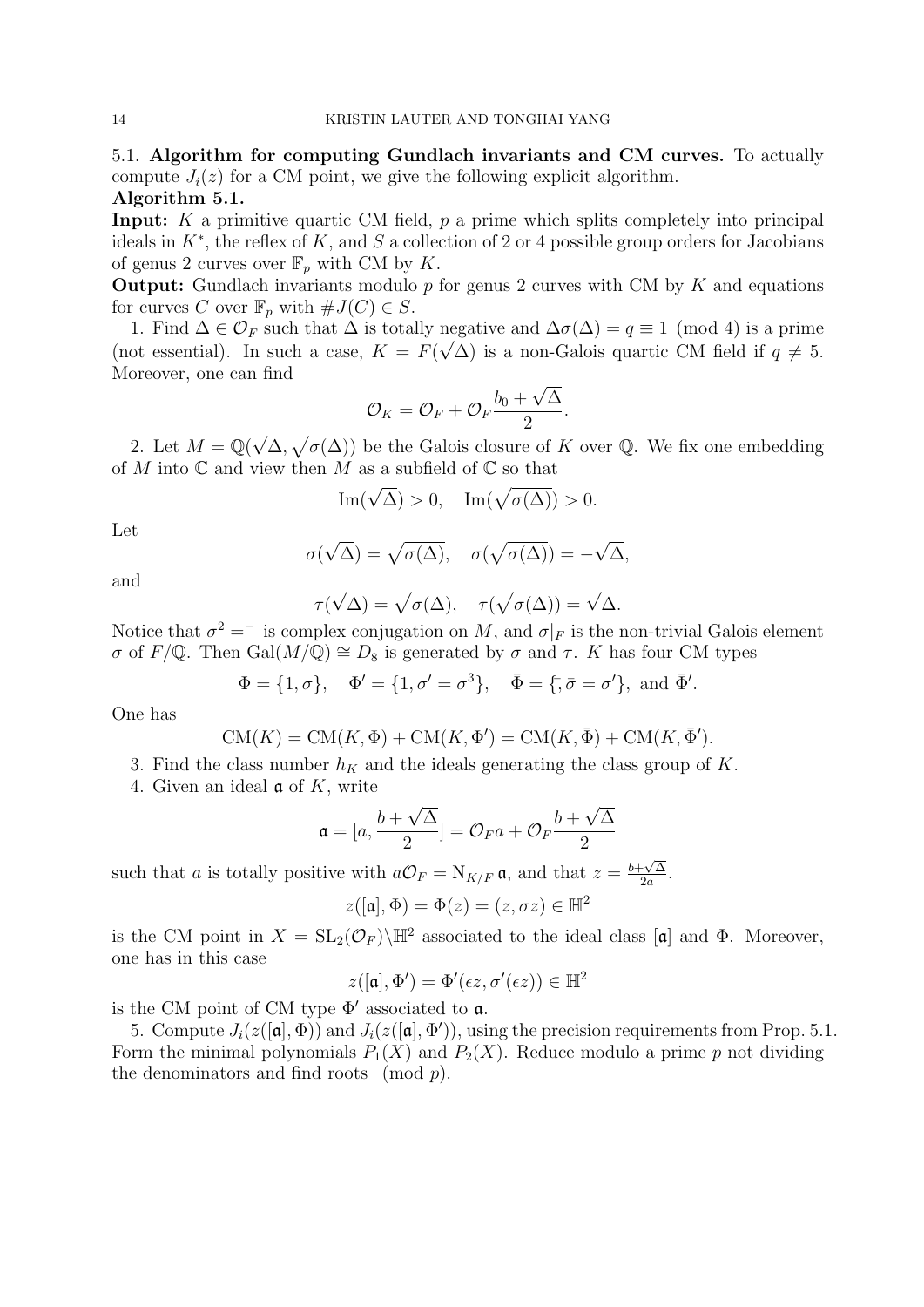6. Compute  $\phi^* j_i \pmod{p}$  using the formulas in Proposition 4.5. Apply Mestre's algorithm (see Appendix 8.2) to pairs of roots from step 5 to construct a genus 2 curve over the finite field  $\mathbb{F}_p$ .

### 6. Examples

We give two examples here to demonstrate Algorithm 5.1.

6.1. **Example 1.** Let  $F = \mathbb{Q}(\sqrt{5})$  and K be the Galois cyclic CM field  $\mathbb{Q}(\sqrt{-5 + \sqrt{5}})$  of class number 2 defined by the polynomial  $f(t) = t^4 + 10t^2 + 20$ . Let x be a root of f. Then the ring of integers of K can be written as  $\mathcal{O}_F + x\mathcal{O}_F$ , representing the trivial ideal class. The other ideal class in  $\mathcal{O}_K$  is represented by the ideal  $2\mathcal{O}_F + x\mathcal{O}_F$ . Since K is Galois cyclic, there is only one CM type up to isomorphism, and so we get only one polarized abelian surface for each ideal class.

Next we convert each ideal class into the corresponding CM point on the Hilbert moduli space, by letting  $z = x$  and  $z' = x/2$  and mapping  $z \mapsto (\sigma_1(z), \sigma_2(z))$ , such that  $\text{Im}(\sigma_i(z)) >$ 0, for  $i = 1, 2$ . We evaluate  $G(k)$  at  $(\sigma_1(z), \sigma_2(z))$  for  $k = 2, 4, 6, 10$  and compute  $\theta_6$  and  $\theta_{10}$ . In this example the class equation fails to be irreducible, and both invariants of both ideal classes are rational (as opposed to satisfying a polynomial with rational coefficients).

Then the computed invariants are  $J_1(z) = 1/194400 = 2^{-5}3^{-5}5^{-2}$  and  $J_2(z) = 2^83^{10}5^5$ and  $J_1(z') = 1/864 = 2^{-5}3^{-3}$  and  $J_2(z') = 194400000/121 = 2^83^55^511^{-2}$ .

Using the formulas we found in Proposition 4.5, we compute the 3 Igusa invariants in terms of  $J_1$  and  $J_2$ , and we find that they indeed match the Igusa invariants as calculated by van Wamelen in [vW]. For example,  $\phi^* j_1(z) = 2 \cdot 3^{10} 5^5 7 19^5 / 11^{12}$ .

Mestre's algorithm to generate a curve from its invariants is explained in the Appendix below, and has been implemented in Magma for example, and we use the Magma command HyperellipticCurveFromIgusaClebsch to generate the curve from the 4 Igusa Clebsch invariants:  $I_2 = 1$ ,  $I_{10} = I_2^5/j_1$ ,  $I_4 = j_2 \cdot I_{10}/I_2^3$ , and  $I_6 = j_3 \cdot I_{10}/I_2^2$ .

Current minimum security levels for genus 2 hyperelliptic curve cryptography require working over a field which is at least 128 bits, so that the group order is at least 256 bits. We find a prime of cryptographic size which splits completely into principal ideals in  $K$ ,  $p = 340282366920938463463374607431768213431$ . One of the possible group orders for the Jacobian of a genus 2 curve over  $\mathbb{F}_p$  with CM by K is

 $N = 115792089237316195439222313149717904948817631071168155151994257158091641307220.$ 

We find a curve C whose Jacobian has order N with Gundlach invariants  $J_1 = 1/194400$ and  $J_2 = 47239200000$  defined over  $\mathbb{F}_p$  by the equation:

 $C: y^2 = 338931466186923884354352055023395682589x^6 +$ 

 $147253980567190107524376275221857804426x^5 + 269300356029475808457260262457030252867x^4 +$  ${138384226796715975861495440871003340679} x^3 + 49380499612684083483659413593343091406 x^2 +$ 

 $49858147947087501179789824403795308130x + 228614259049869931400731578430276414286.$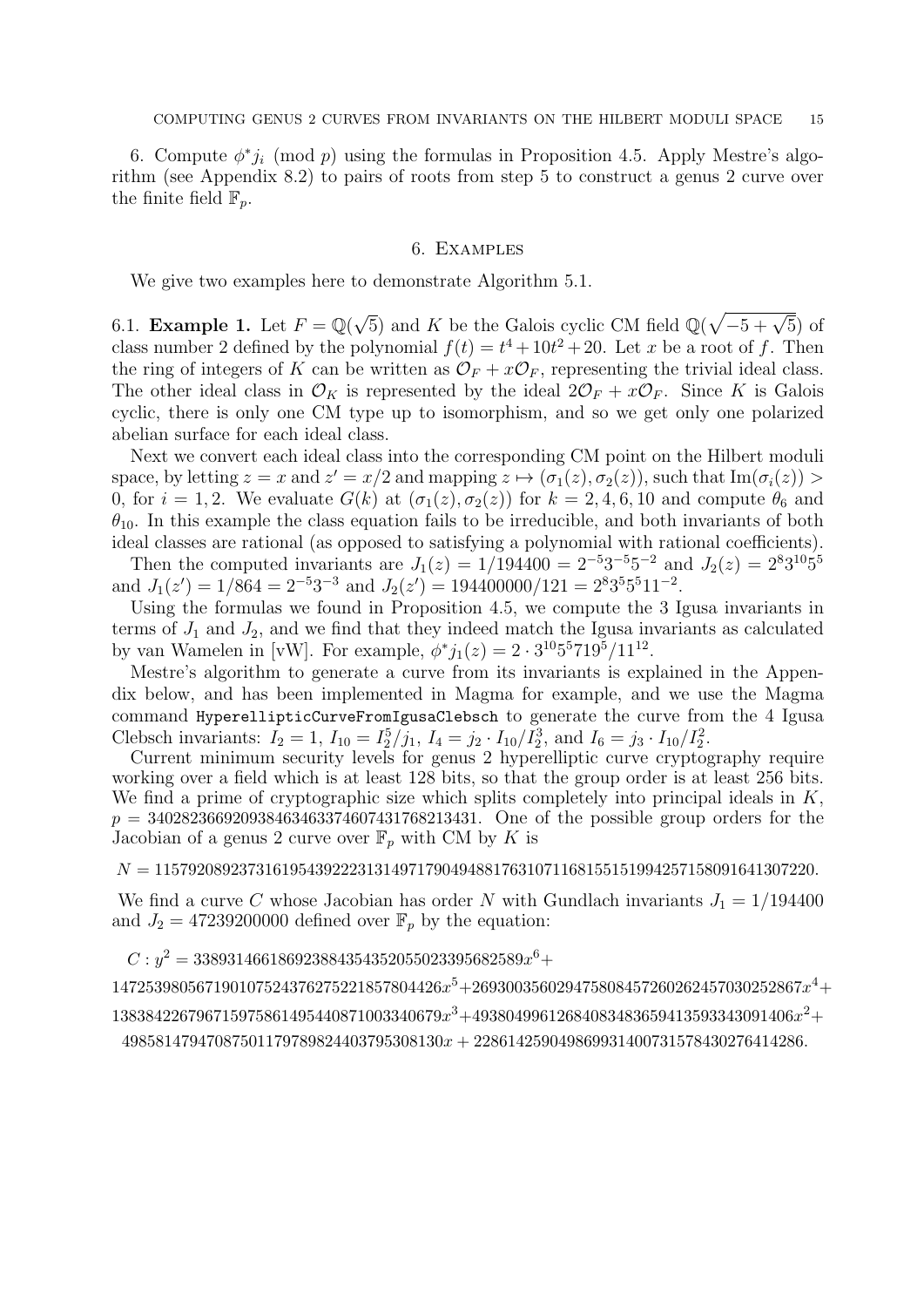6.2. **Example 2.** Let  $K = \mathbb{Q}[x]/(x^4 + 30x^2 + 180)$  be a Galois cyclic quartic CM field with class number 4.

A list of relative generators for the four ideal classes is  $[z_1, z_2, z_3, z_4] = [1/x, 3/x, 2/x, 6/x]$ . We will compute the minimal polynomials of the Gundlach invariants of the CM genus 2 curves,  $P_1 = \prod_{i=1,h}(X - J_1(z_i))$  and  $P_2 = \prod_{i=1,h}(X - J_2(z_i))$ .

Calculating with 100 digits of precision, and computing the Hilbert Eisenstein series up to a bound of 60, we recognize the minimal polynomial of  $J_1$  as

 $(d$ enominator) ·  $P_1(X) = 8076204905216882283417600000000000X^4$ 

 $673073974659036488878080000000X^3 + 65851509360835482658560000X^2-$ 

 $1301278988080300060800X + 826918614601$ 

where the denominator is written as the coefficient of the degree 4 term. This was possible to recognize because the trace term (coefficient of  $X<sup>3</sup>$ ) was accurate enough to recognize as a rational number, and then multiplying through by this denominator was enough to make all the other coefficients recognizable as integers. The larger the imaginary part of a CM point, the faster the Hilbert Eisenstein series converge. In this case it was enough to compute two of the invariants up to a bound of 20.

Unfortunately, the same amount of accuracy does not suffice to recognize the minimal polynomial for  $J_2$  because the size of  $J_2(z_i)$  is much larger than  $J_1(z_i)$ , and the precision loss in multiplication is proportional to the size. This observation begs the interesting question of whether the invariants  $J_1, J_2$  are the best choice for computation, and whether one of the alternatives given in Remark 4.3 might be better. Indeed  $\theta_{10}$  is very small at CM points, which makes  $J_2$  very large. However there is an advantage to working with an invariant which has  $\theta_{10}$  as the denominator, since the geometric interpretation of the divisor of  $\theta_{10}$  on the arithmetic moduli space leads to a formula for the factorization of the denominator. For example, with 100 digits of precision and a bound of 80 for the Hilbert Eisenstein series, the trace term can be recognized as  $-(2^8 \cdot 3^4 \cdot 5^5 \cdot 43 \cdot 3943 \cdot 187784496127072321)/(11^2 \cdot 19^2 \cdot 31^2 \cdot 139^2)$ because the Bruinier-Yang formula explained in Proposition 5.1 predicts a multiple of the denominator, and multiplying through makes the coefficients into integers if they have been computed to sufficient accuracy.

However in this case, multiplying through by this denominator does not suffice to recognize the entire polynomial because the other coefficients were not computed with sufficient accuracy (roughly 54 digits of accuracy are missing). Recomputing one of the invariants with 200 digits of accuracy and a bound of 100 for the Hilbert Eisenstein series, and using some tricks to bootstrap from the coefficients which were already recognized exactly, we find the minimal polynomial:

 $(\text{denominator}) \cdot P_2(X) = 94309255921730641X^4 - 239904685257879199493648103415200000X^3 +$  $5136536592714472144970054277254673600000000000X^2-$ 104766327156563190587332424648038320000000000000000000X+ 392145514761205878288552914309761680000000000000000000000000.

Taking a rational 128-bit prime which splits completely into principal ideals in  $K^*$ ,  $p = 340282366920938463463374607431768219931$ , we find a possible 256-bit group order which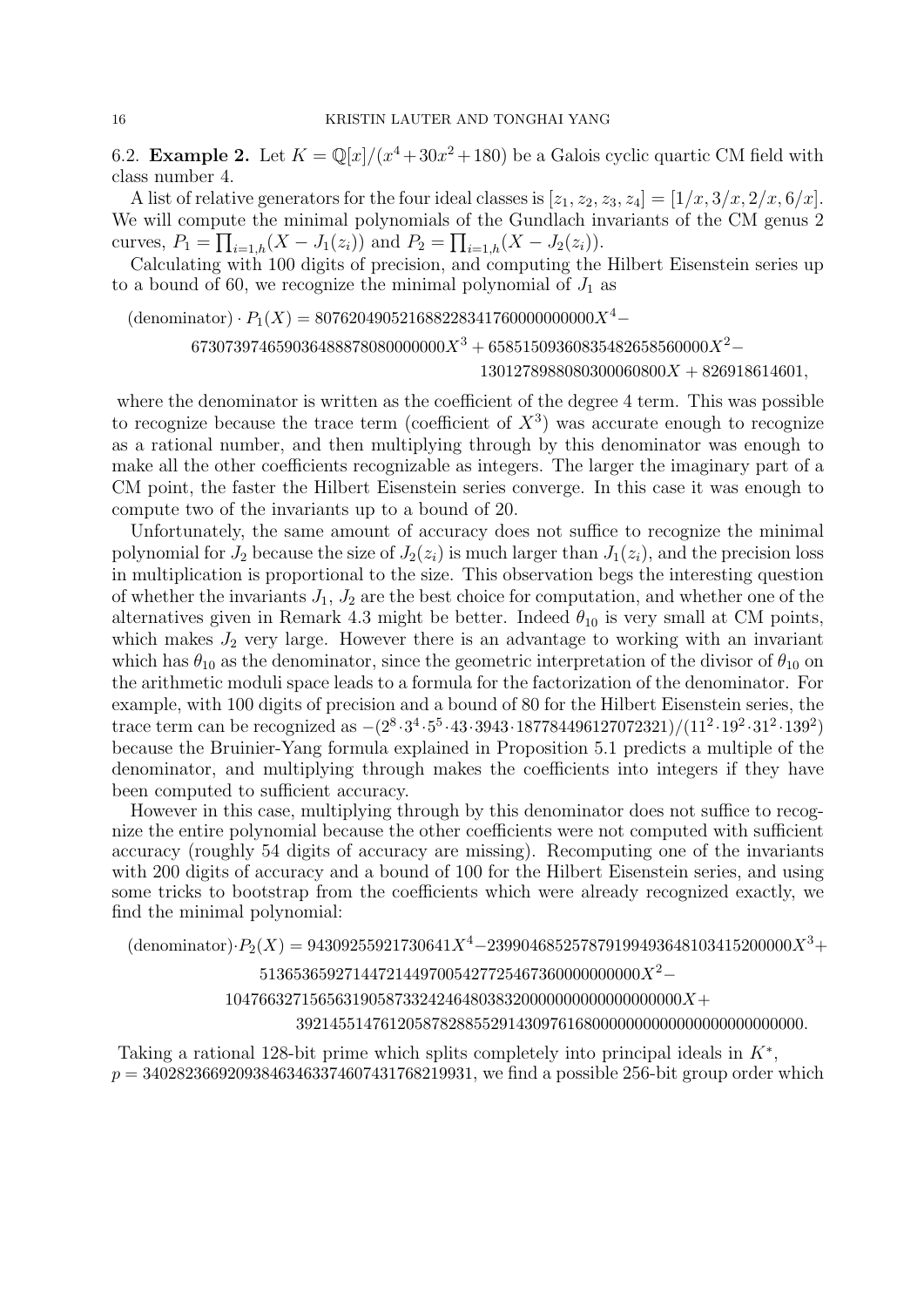COMPUTING GENUS 2 CURVES FROM INVARIANTS ON THE HILBERT MODULI SPACE 17

is almost prime:

 $N = 115792089237316195404406655439534933218761722676637023113527648931946009038580$  $= 2^2 \cdot 5 \cdot 5789604461865809770220332771976746660938086133831851155676382446597300451929.$ Applying Mestre's algorithm to the Gundlach invariants modulo p:

 $J_1=279214503502700065510996498564179588291$ 

and

 $J_2 = 288623429461296121011774846415179312191,$ 

we obtain the hyperelliptic curve defined over  $\mathbb{F}_p$  by

y <sup>2</sup> = 290539680218172865744314331157056329993x <sup>6</sup>+

 $17725362475694001839684832044029281717 $x^5+309288833050300807168917976953010217423 $x^4$$$  $+ 228634886915584929858087477302355957630\allowbreak x^3 + 133246848479040973236010420879045116884\allowbreak x^2$  $+226238451489753874682526142621565485775x+51254902283888571906628040318549913376.$ 

### 7. Conclusion

It can already be seen in the examples given in Section 6 that the real difficulty in computing CM curves lies in the vast amount of high-precision computation which is done to evaluate these modular forms to high accuracy. By using Hilbert invariants we only have to compute two such values for each CM point, instead of three. While terms in the Fourier expansion for the Igusa functions are products of three exponential functions (of three variables), terms in the Fourier expansions for the Hilbert modular functions we define are products of two exponential functions (of two variables). This simplification results in fewer evaluations of exponential functions and fewer high-precision multiplications of values of exponential functions. Furthermore, the expression for and the calculation of the CM points on the Hilbert moduli space is significantly simpler than the calculation of the period matrices on the Siegel moduli space.

Once the rational coefficients of the class polynomials for K have been computed and recognized, finding the roots modulo  $p$  and using the formulas in Proposition 4.5 modulo  $p$  to recover the Igusa invariants modulo  $p$  is negligible from a computational perspective. A curve over the finite field with CM by K can then be generated by applying Mestre's algorithm to the Igusa invariants. Still it would be interesting to find an algorithm like Mestre's algorithm which reconstructs the curve directly from the invariants on the Hilbert moduli space without passing through the Igusa invariants.

Future work includes computing larger examples with the goal of adding more examples of class polynomials to Kohel's database [Ko]. The other algorithms for computing Igusa class polynomials via the Chinese Remainder Theorem [EL] and via p-adic arithmetic [GH] may also benefit from combining ideas with this paper. Each method works well for a certain class of fields  $K$ , and our method works for  $K$  such that the real quadratic subfield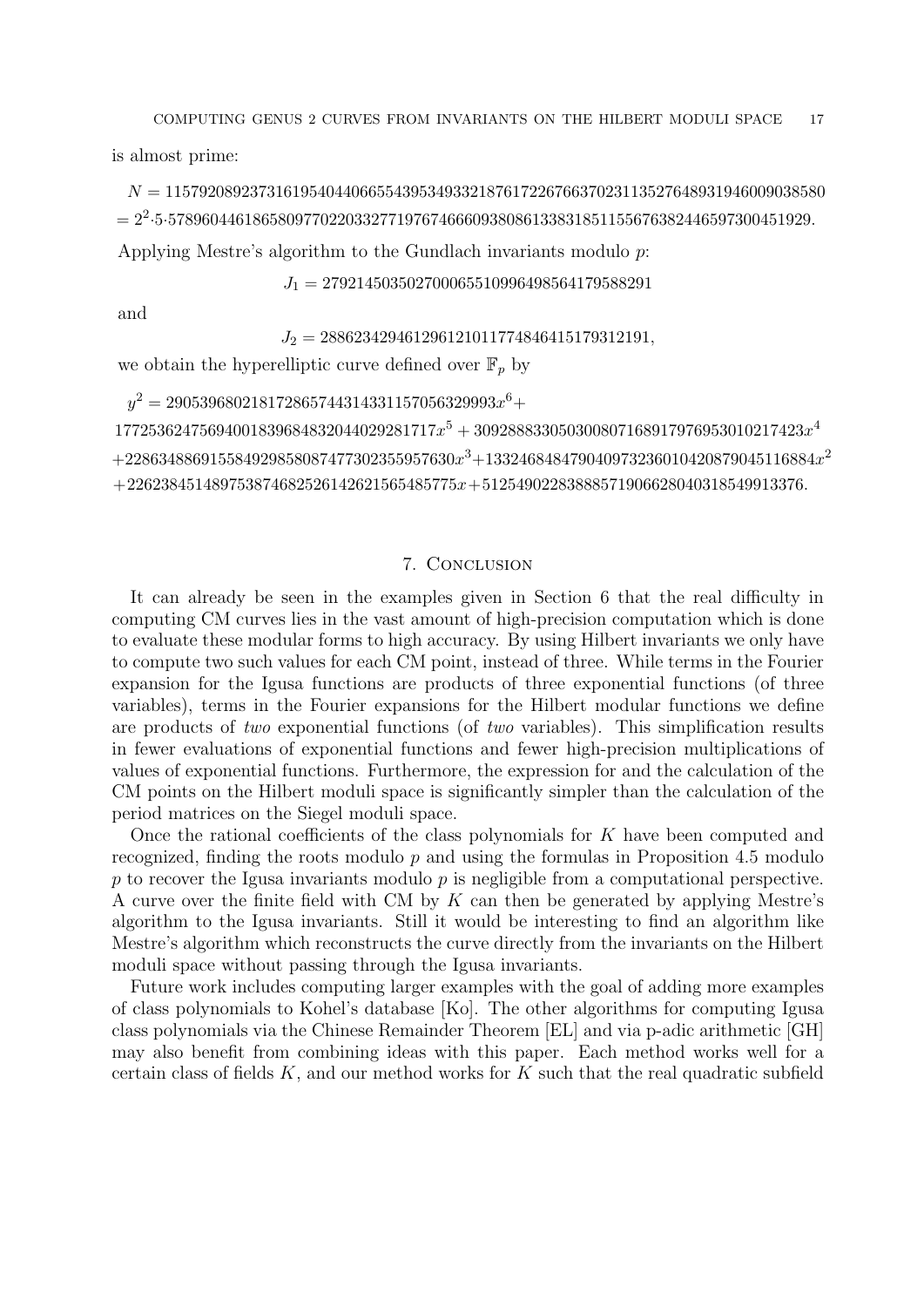#### 18 KRISTIN LAUTER AND TONGHAI YANG

is of a restricted form. We are also in the process of formalizing the complexity estimates for our algorithm, which will allow a more detailed comparison with the existing methods.

The main goals of this paper were to introduce and describe a new technique in a growing field of research and to note its apparent advantages over the standard complex analytic method on the Siegel moduli space. The authors hope that this result will encourage others to explore the relative advantages and benefits of computing Hilbert invariants compared to other methods (complex analytic, CRT, p-adic), determine where it might be best applicable, and whether it might be profitably combined with other techniques. These questions as well as that of extending this technique to higher genera and smaller modular functions are interesting and open lines of research.

Acknowledgements. This joint work was mainly done while the second author visited the Cryptography Group at Microsoft Research in Redmond in 2009, and he thanks Microsoft Research for providing an excellent working environment. Both authors thank the anonymous referees and Michael Naehrig for detailed comments to improve the paper.

#### **REFERENCES**

- [BY] B. H. Bruinier and T.H. Yang, CM-values of Hilbert modular functions, Invent. Math. 163(2006), 229–288.
- [EL] K. Eisenträger, K. Lauter, A CRT algorithm for constructing genus 2 curves over finite fields. SMF Séminaires et Congrès 21 (2009), 161–176. http://arxiv.org/abs/math/0405305
- [GH] P. Gaudry, T. Houtmann, D. Kohel, C. Ritzenthaler, A. Weng, The 2-adic CM method for genus 2 curves with applications to cryptography, Asiacrypt 2006 (Shanghai) LNCS 4284, 114- 129, SpringerVerlag, 2006.
- [Ge] G. van der Geer, Hilbert Modular Surfaces. Springer-Verlag (1988).
- [Gu] K.-B. Gundlach, Die Bestimmung der Funktionen zur Hilbertschen Modulgruppe des Zahlkörpers  $\mathbb{Q}(\sqrt{5})$ . Math. Ann. 152(1963), 226–256.
- [Ho] E. W. Howe. Principally polarized ordinary abelian varieties over finite fields. Trans. Amer. Math. Soc., **347**(7):2361-2401, 1995.
- [HNR] E. W. Howe, E. Nart, C. Ritzenthaler, Jacobians in isogeny classes of abelian surfaces over finite fields. Ann. Inst. Fourier (Grenoble) 59 (2009) 239–289.
- [Ig1] J.-I. Igusa, Arithmetic Variety of Moduli for Genus Two. Ann. Math. 72, (1960), 612-649.
- [Ig2] J.-I. Igusa, On Siegel modular forms of genus 2, Amer. J. Math., 84(1962), 175–200.
- [Ig3] J.-I. Igusa, Modular forms and projective invariants, Amer. J. Math., 89(1967), 817–855.
- [Ig4] J.-I. Igusa, On the ring of modular forms of degree two over  $\mathbb{Z}$ , Amer. J. Math., 101(1979), 149–183.
- [Ko] D. Kohel, Igusa CM invariants database. http://echidna.maths.usyd.edu.au/kohel/
- [Me] J.-F. Mestre, Construction de courbes de genre 2 à partir de leurs modules. in *Effective methods* in algebraic geometry (Castiglioncello, 1990), 313–334, Progr. Math., 94, Birkhäuser Boston, Boston, MA, 1991.
- [Nag] S. Nagaoka, On the ring of Hilbert modular forms over Z, J. Math. Soc. Japan, 35(1983), 589-608.
- [Re] H.L. Resnikoff, On the Graded Ring of Hilbert modular forms associated with  $\mathbb{Q}(\sqrt{5})$ . Math. Ann. 208(1974), 161–170.
- [Sp] A.-M. Spallek. Kurven vom Geschlecht 2 und ihre Anwendung in Public-Key-Kryptosystemen. Ph.D. Thesis. Universität Gesamthochschule Essen, 1994.
- [St] M. Streng, Computing Igusa Class Polynomials. Preprint 2009. http://arxiv.org/abs/0903.4766
- [vW] P. van Wamelen. Examples of genus two CM curves defined over the rationals. Math. Comp., 68(225):307–320, 1999.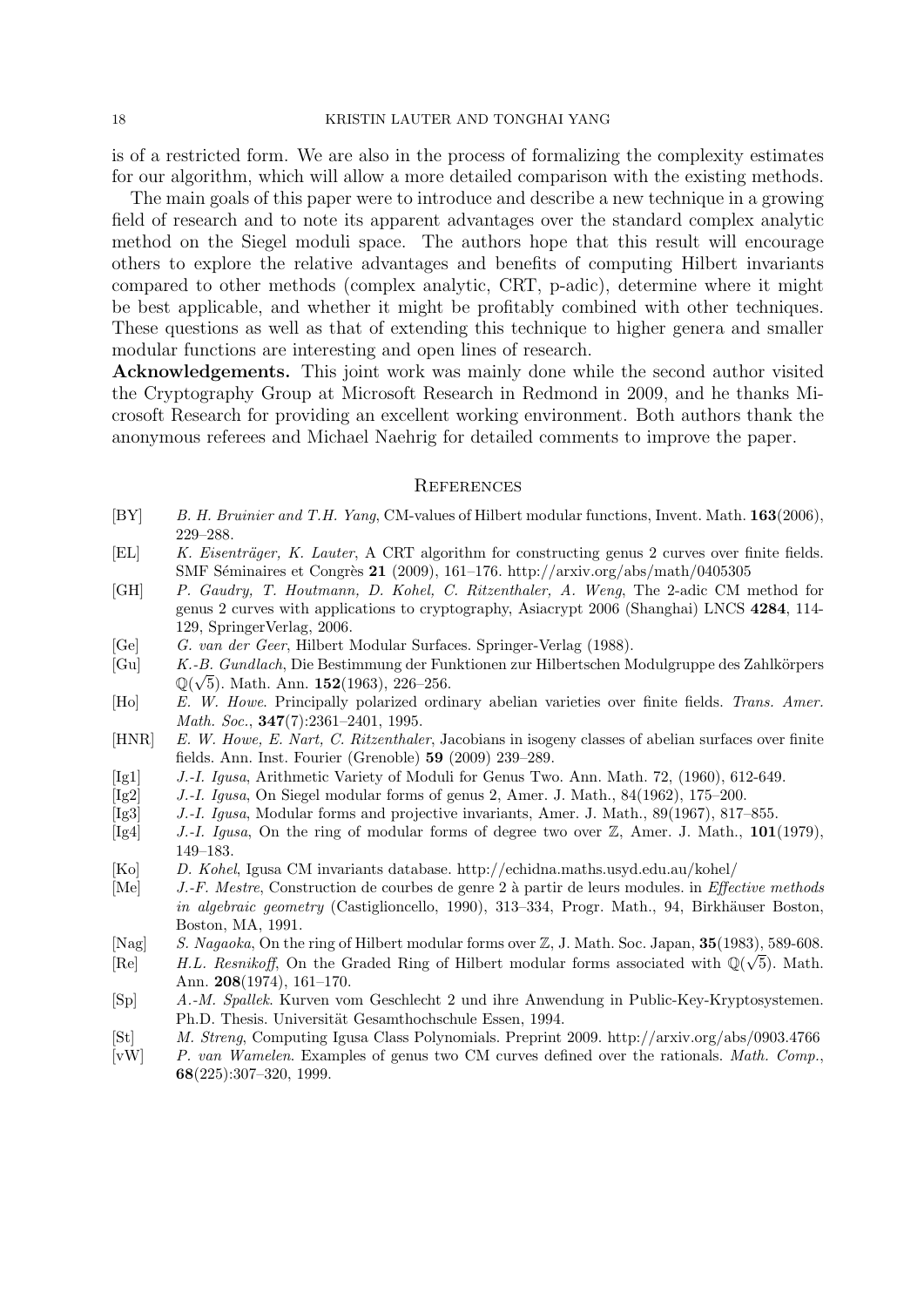- [We] A. Weng. Constructing hyperelliptic curves of genus 2 suitable for cryptography. Math. Comp., 72(241):435–458, 2003.
- [Ya1] T. H. Yang, An arithmetic intersection formula on Hilbert modular surfaces. to appear in Amer. J. Math., pp35.
- [Ya2] T.H. Yang, Arithmetic Intersection on a Hilbert Modular Surface and Faltings' Height, Preprint 2007, pp 44.

### 8. Appendix

## 8.1. Pari-gp code to compute Gundlach invariants.

```
**************Computing the CM field and CM points***********
default(realprecision,50)
d=5a=5b=-1k = \text{bnfinite}(y^2-d)R = r n f init(k, x^2 - ((-a-b * Mod(y, y^2-d))))K = \text{bnfinite}(R[11][1])h = \text{bnfclgp}(K)[1]%% This computes generators for the ideal classes in the Galois cyclic case:
ilist = vector(h, i, 0)x1 = R[7][1][1]x2 = R[7][1][2]I1 = \text{bnfisprincipal}(k, R[7][2][1])[2]g1 = I1[1]*k[7][7][1]+I1[2]*Mod(k[7][7][2],y^2-d)I2 = \text{bnfisprincipal}(k, R[7][2][2])[2])[2]
g2 = I2[1]*k[7][7][1]+I2[2]*Mod(k[7][7][2],y^2-d)ilist[1] = (x1 * g1) / (x2 * g2)%% This works for Galois cyclic fields with cyclic class group:
C1 = \text{bnfclgp}(K) [3] [1]; C=1;
\{for(i=1,h-1,C = idealmul(K, C, C1);RC = \text{mfidealabstorel}(R,K.zk*C);z1 = (RC[1][1,1][1]*k[7][7][1]+RC[1][1,1][2]*Mod(k[7][7][2],y^2-d))*x1+(RC[1][1,2][1]*k[7][7][1]+RC[1][1,2][2]*Mod(k[7][7][2],y^2-d))*x2;
    z2 = (RC[1][2,1][1]*k[7][7][1]*RC[1][2,1][2]*Mod(k[7][7][2],y^2-d))*x1+(RC[1][2,2][1]*k[7][7][1]+RC[1][2,2][2]*Mod(k[7][7][2],y^2-d))*x2;
    F1 = \text{bnfisprincipal}(k, RC[2][1])[2];f1 = F1[1]*k[7][7][1]+F1[2]*Mod(k[7][7][2],y^2-d);F2 = \text{bnfisprincipal}(k, RC[2][2])[2];f2 = F2[1]*k[7][7][1]+F2[2]*Mod(k[7][7][2],y^2-d);ilist[i+1] = (z1*f1)/(z2*f2);)
}
```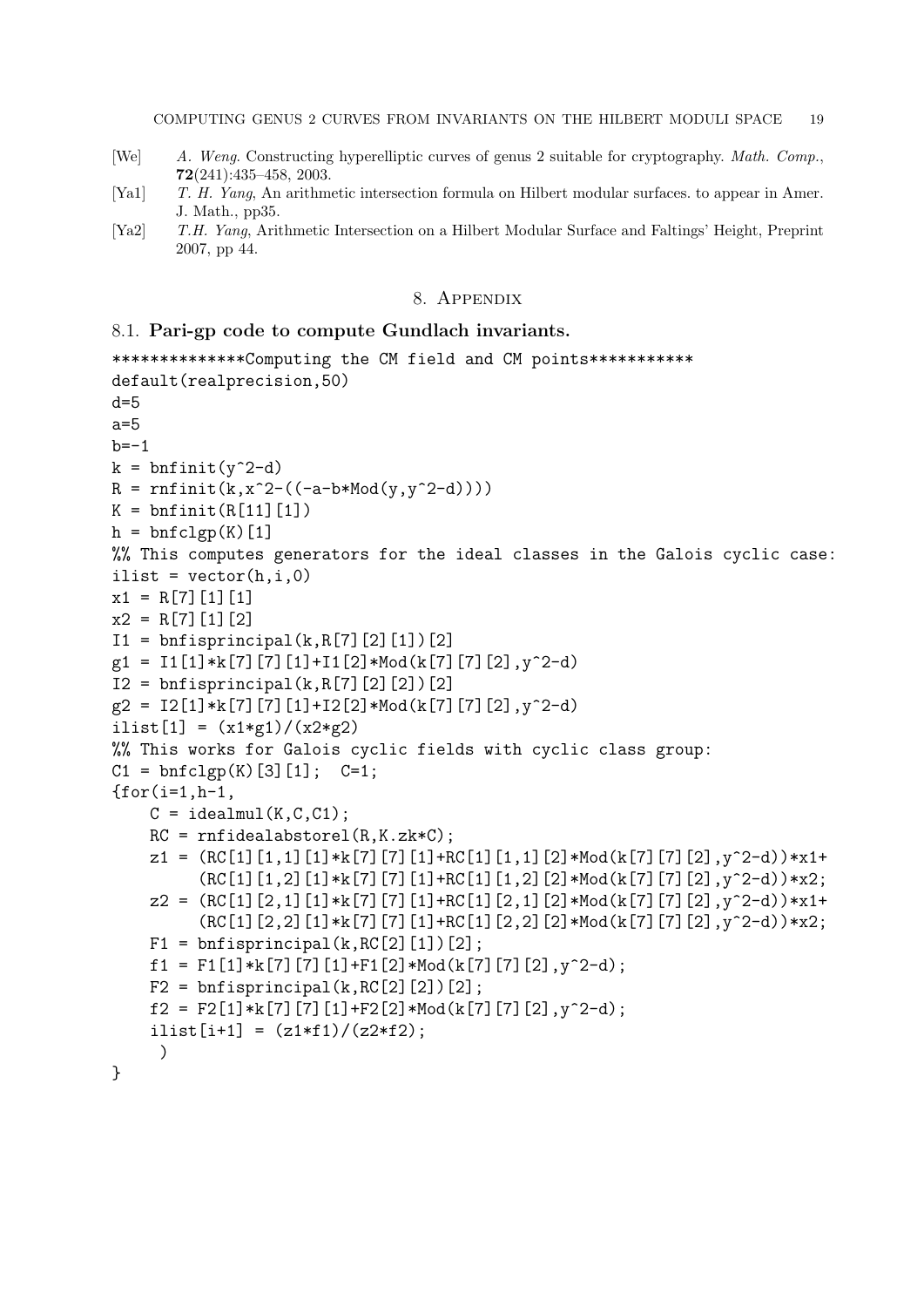```
%% Check that img(ilist[i])>0 and img(sigma(ilist[i]))>0%% and set them equal to (z1,z2)
{z1s=vector(h,i,0)};
z2s=vector(h,i,0);for(i=1,h,zs=vector(2, j, 0); r=1;
     for(i=1,4,s=lift(subst(ilist[i],x,nfgaloisconj(K)[j]));
               s1=subst(s,x,K[7][6][1]);
               if(imag(s1) > 0,zs[r]=s; r=r+1;);
         );
     z1s[i] = subst(lift(subst(zs[1],x,K[7][6][1])),y,sqrt(d));
     z2s[i] = subst(lift(subst(zs[2],x,K[7][6][1])),y,sqrt(d));
     );
}
**************Hilbert functions*********************
Kappa(k)= ((2*Pi)^(2*k)*sqrt(5))/(factorial(k-1)^2*(5^k)*zetak(zetakinit(x^2-5),k));d=5;
L=nfinite(x^2-d);abound = 20;
bt(k,a,b) ={formab = a^2+a*b-b^2};t= a+b*((1-Mod(x,x^2-d))/2);
PP=idealfactor(L,t);
m=matsize(PP);
divnorm=divisors(normab);
l=length(divnorm);
B=1;for(i=2,1,F=factor(divnorm[i]);
    numfactor=matsize(F)[1];
    S=1:
    for(j=1,numfactor,
        if(kronecker(F[j,1],d) == -1, if(Mod(F[j,2],2) == 1, S=0));if(kronecker(F[i,1],d) == 1,whichideals=vector(2,i,0); r=1;
       for(n=1,m[1], if(PP[n,1][1]==F[i,1], which ideals[r]=n; r=r+1));
       if(whichideals[2]==0, multiplier=1,
          i1=PP[whichideals[1],2]; i2=PP[whichideals[2],2]; I2=min(i1,i2);
```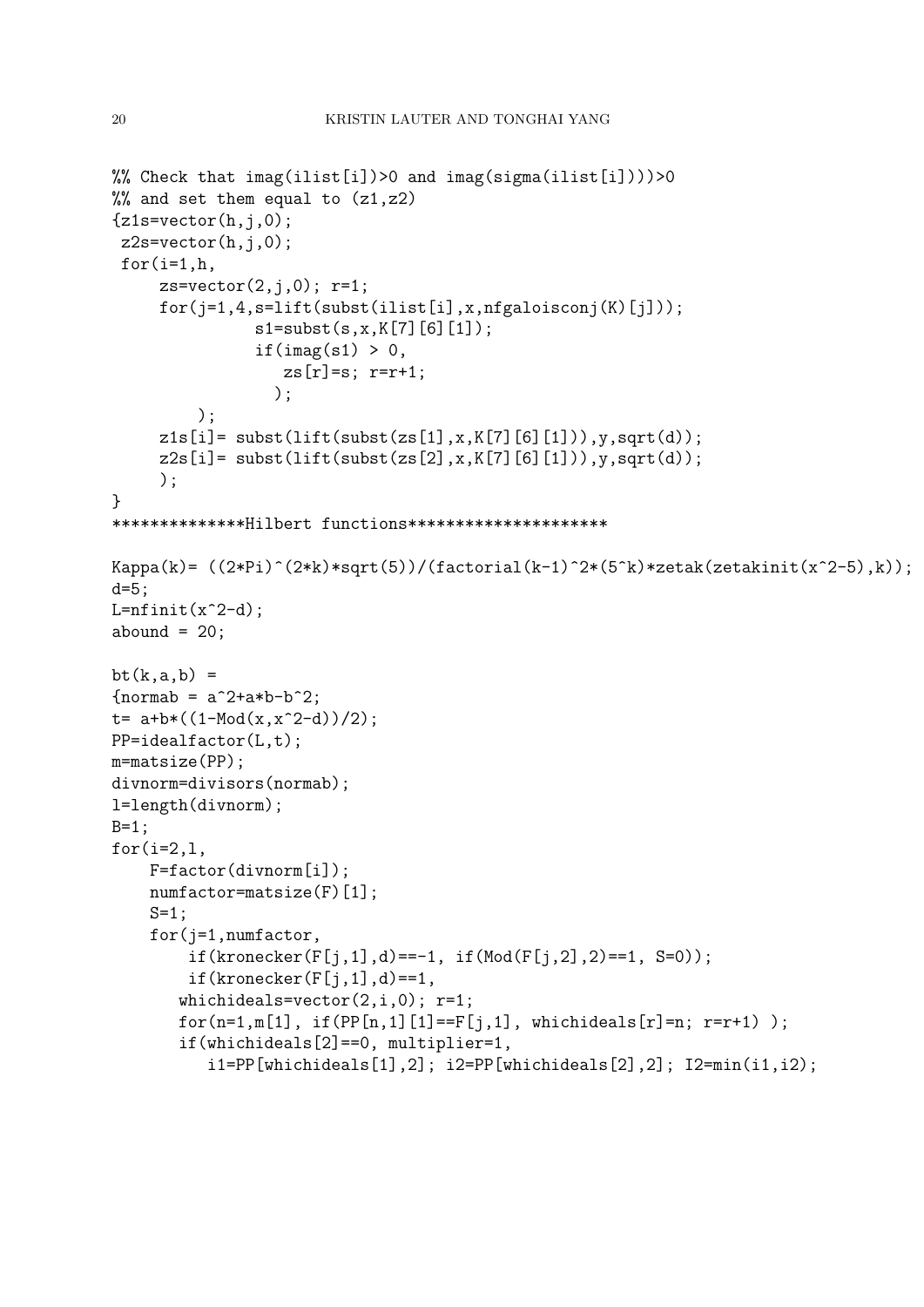```
if(F[j,2]<12, multiplier=F[j,2]+1,if(F[j,2] > max(i1,i2), multiplier = (i1+i2-F[j,2])+1,multiplier=I2+1
            );
           );
          );
        S=S*(multiplier);
         );
        );
    B=B + S*divnorm[i](k-1););
(Kappa(k)*B)
}
{G(k) = sum(a=1,abound,)}sum(b=0, floor(((1+sqrt(5))/2)*a), bt(k,a,b)*q1^a*q2^b,
                sum(b=1, floor(-((1-sqrt(5))/2)*a),bt(k,a,-b)*q1^a*q2^(-b))
           )
      ,1)
}
J1=vector(h,i,0); J2=vector(h,i,0);{for(i=1,h, z1=z1s[i]; z2=z2s[i];}Gk(k, z1, z2) = \text{subst}(\text{subst}(G(k), q1))exp(2*Pi*I*((1+sqrt(5))*z1/(2*sqrt(5))-(1-sqrt(5))*z2/(2*sqrt(5))))),q2,
exp(2*Pi*I*(z2-z1)/(sqrt(5))));
G2=Gk(2,z1,z2);
G4 = Gk(4, z1, z2);
G6 = Gk(6, z1, z2);G10=Gk(10,z1,z2);
theta6 = -67*(2^5*3^3*5^2)^(-1)*(G6-G2*G4);
theta10 = 2^(-10)*3^(-5)*5^(-5)*7^(-1)*(412751*G10-5*67*2293*G4*G6+ 2^2*3*7*4231*G4^2*G2);
J1[i] = \text{theta}(G(62^s));J2[i] = (G2^5)/\text{theta10};);
}
%% Gundlach class polynomials:
P1 = \text{prod}(i=1,h,X-J1[i]);P2 = prod(i=1,h,X-J2[i]);
```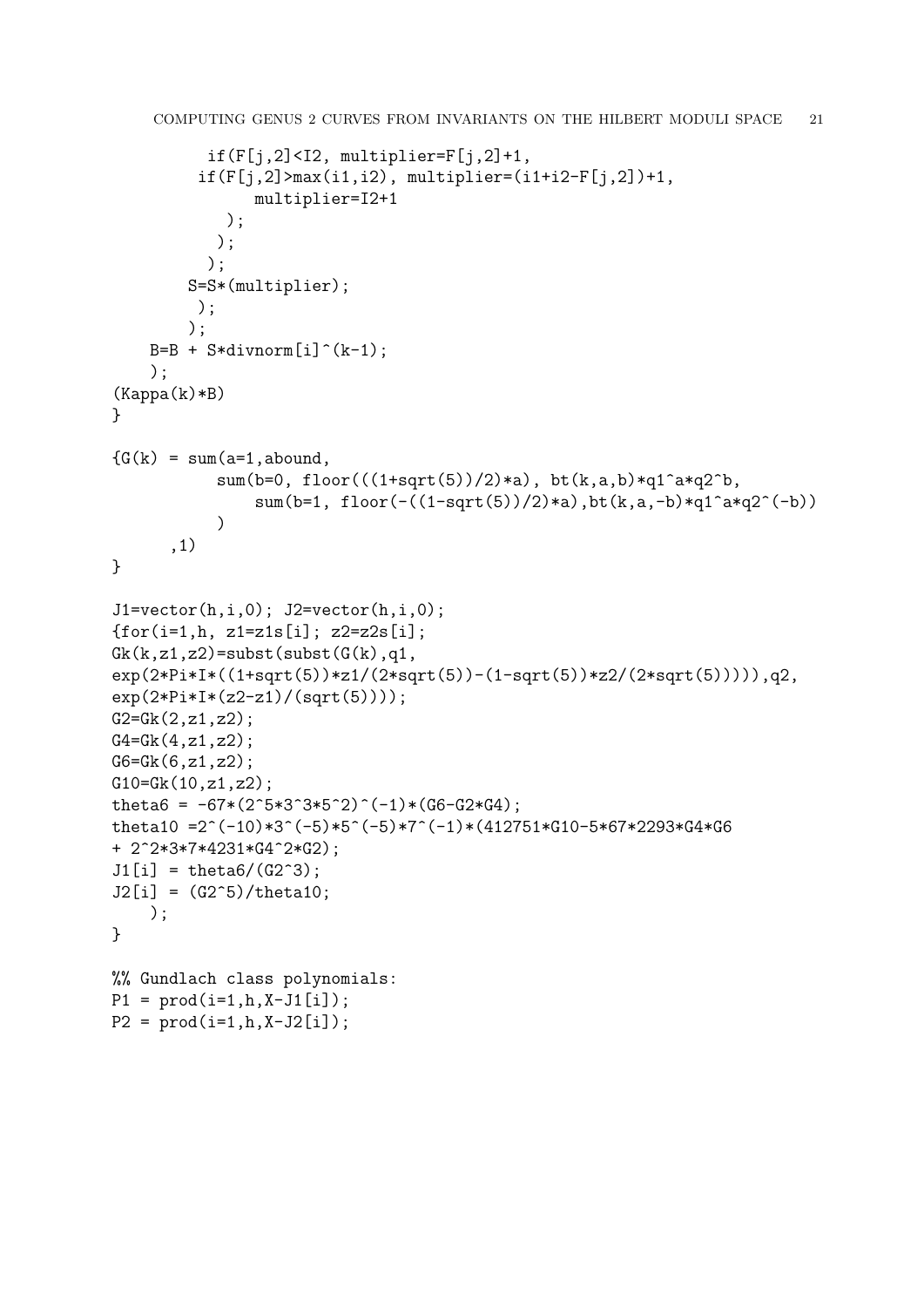8.2. Mestre's algorithm for genus 2 curves. We recall Mestre's algorithm to generate a genus 2 curve with given Igusa invariants. Let k be a field of characteristic not equal to 2. By Section 2.2, a genus 2 curve X over k is determined by its Igusa invariants  $j_i(X) \in F$ . Conversely, however, given  $j_i \in k$ , one might not always find a genus 2 curve X defined over k such that  $j_i(X) = j_i$  although such a curve X exists over a finite extension of k. This is due to the subtle difference between the definition field of X as a point in  $C_2(k)$ (field of moduli) and the definition field of X as a curve (the 'minimal' field where X has a model). Mestre discovered an algorithm to tell whether such a curve  $X$  over  $k$  exists and how to construct a model of  $X$  over  $k$  if it exists. We keep the notation from Section 2.2. Following [Me, p.332 and p.319] (his  $A-D'$  are our  $A-D$ , and his  $A-D$  have a different meaning. We use his definition and solve the equations in [Me, p.319] to get the formula for  $x, y, z$  in terms of Igusa's  $A, B, C$ , and  $D$  as follows), set

$$
x = \frac{8}{225}(1+20\frac{B}{A^2})
$$
  
\n
$$
y = \frac{16}{3375}(1+80\frac{B}{A^2}-600\frac{C}{A^3})
$$
  
\n
$$
z = \frac{-64}{253125}\left(-108\cdot 10^5\frac{D}{A^5}-9-700\frac{B}{A^2}-3600\frac{C}{A^3}+12400\frac{B^2}{A^4}-48\cdot 10^3\frac{BC}{A^5}\right).
$$

In terms of the Igusa invariants, one has

$$
x = \frac{8}{225}(1+20\frac{j_2}{j_1})
$$
  
(8.1) 
$$
y = \frac{16}{3375}(1+80\frac{j_2}{j_1}-600\frac{j_3}{j_1})
$$

$$
z = \frac{-64}{253125}\left(-108\cdot 10^5\frac{1}{j_1}-9-700\frac{j_2}{j_1}-3600\frac{j_3}{j_1}+12400\left(\frac{j_2}{j_1}\right)^2-48\cdot 10^3\frac{j_2}{j_1}\frac{j_3}{j_1}\right).
$$

Let  $L \in \mathbb{P}^2$  be Mestre's conic given by the equation  $v^t L v = 0$  with variables  $v =$  $(v_1, v_2, v_3)^t$  and

(8.2) 
$$
L = \begin{pmatrix} x + 6y & 6x^2 + 2y & 2z \\ 6x^2 + 2y & 2z & 9x^3 + 4xy + 6y^2 \\ 2z & 9x^3 + 4xy + 6y^2 & 6x^2y_2y^2 + 3xz \end{pmatrix}
$$

Let M be Mestre's cubic curve in  $\mathbb{P}^2$  given by

(8.3) 
$$
\sum_{1 \le i,j,k \le 3} c_{ijk} v_1 v_2 v_3 = 0.
$$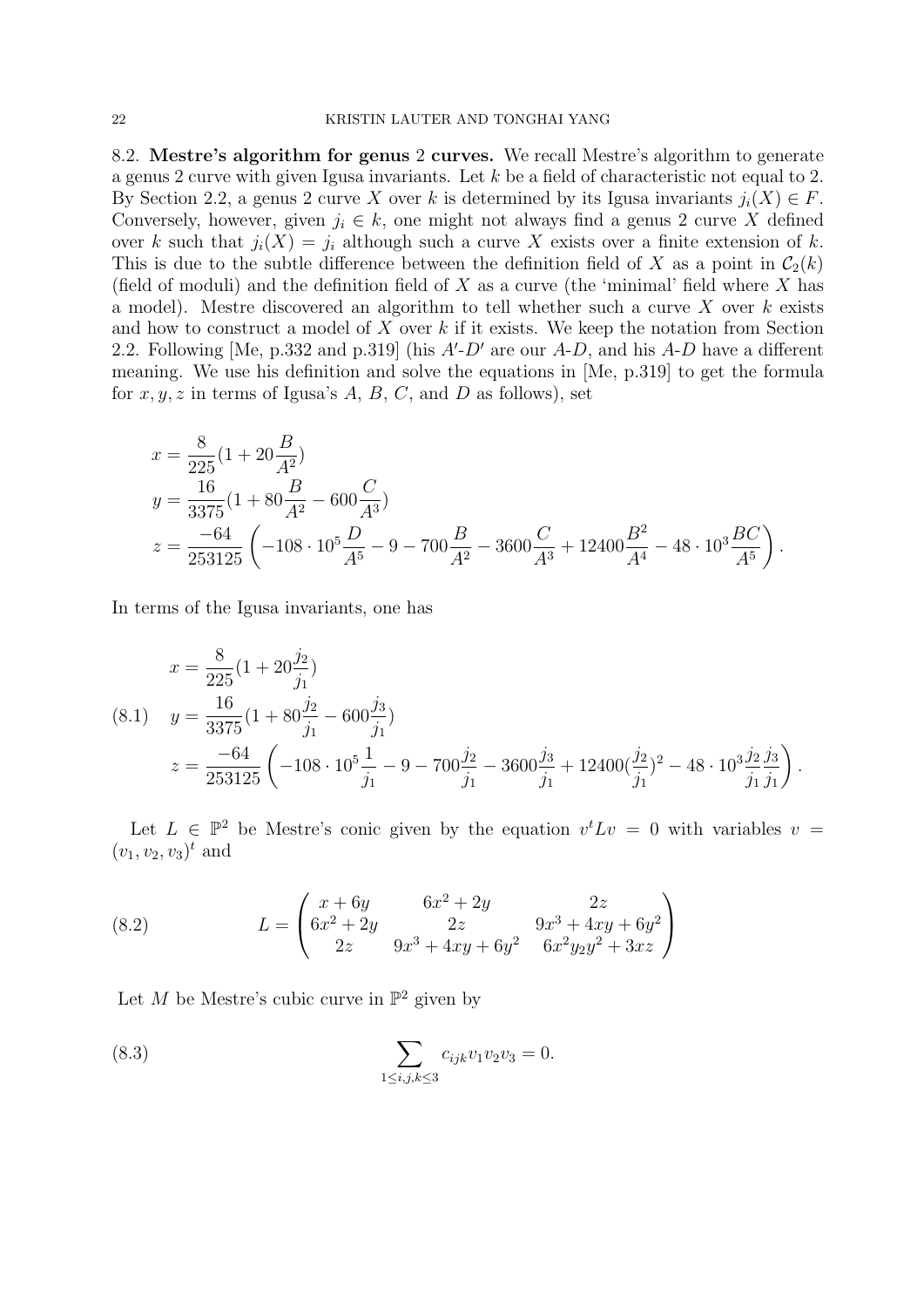Here  $c_{ijk}$  are given by

$$
c_{111} = 36xy - 2y - 12z,
$$
  
\n
$$
c_{112} = -18x^3 - 12xy - 36y^2 - 2z,
$$
  
\n
$$
c_{113} = -9x^3 - 36x^2y - 4xy - 6xz - 18y^2,
$$
  
\n
$$
c_{122} = c_{113},
$$
  
\n
$$
c_{123} = -27x^4 - 18x^2y - 18xy^2 - 3xz - 2y^2 - 12yz,
$$
  
\n
$$
c_{133} = -\frac{27}{2}x^4 - 72x^3y - 6x^2y - 9x^2z - 39xy^2 - 36y^3 - 2yz,
$$
  
\n
$$
c_{222} = -81x^4 - 54x^2y - 18xy^2 - 8y^2 + 6yz,
$$
  
\n
$$
c_{223} = 9x^3y - 27x^2z + 6xy^218y^3 - 8yz,
$$
  
\n
$$
c_{233} = -\frac{81}{2}x^5 - 27x^3y - 9x^2y^2 - 4xy^2 + 3xyz - 6z^2,
$$
  
\n
$$
c_{333} = \frac{81}{2}x^4y - \frac{81}{2}x^3z + 27x^2y^2 + 9xy^3 - 18xyz + 4y^3 - 30y^2z.
$$

The conic curve L is given in [Me, pp. 321, 332] and the cubic curve M is given in [Me, p. 321] together with explicit formulae for  $a_{ijk}$  in [Me, p.318](which relate to  $c_{ijk}$  by the remark in [Me, p.321]). Translating his parameters to our parameters gives the above explicit formula. Alternatively, one can use the formulae in [vW, p.314] for L and M, which use the same parameters as in this paper. To get our equation from his, simply write the curve M in terms of  $v_i$  instead of his  $x_i$ , and then dividing the resulting equation by (his notation)

$$
2^{67}\cdot 3^{22}\cdot 5^{23}I_{2}^{23}I_{10}^{12}.
$$

As noted in [Me],  $c_{ijk}$  are absolute invariants while  $a_{ijk}$  are not. Mestre proved in [Me] that the genus 2 curve X with Igusa invariants  $j_i(X) = j_i$  has a model over a field k of characteristic not equal to 2 if and only if  $L(k)$  is not empty. It can be rephrased as follows.

**Proposition 8.1.** Let the notation be as above. Then the following are equivalent.

- $(1)$  X has a model over k.
- (2) The conic curve L has a rational point over k.
- (3) The ternary quadratic form  $Q$  associated to the matrix L represents 0 in k.

(4) Let  $V = k^3$  be endowed with the quadratic form  $Q(v) = v^t L v$ , and let  $B = C^+(V)$ be the associated even Clifford algebra, which is a quaternion algebra over k. Then B is isomorphic to the matrix algebra  $M_2(k)$  over k.

*Proof.* As mentioned above, Mestre proves the equivalence of  $(1)$  and  $(2)$ .  $(3)$  is just reformulation of (2). The equivalence between (3) and (4) is a well-known classical fact in  $algebra.$ 

Suppose that the conic L has a rational point over k. Using this point, we can easily rewrite it as a parametric function

$$
v_i = f_i(t).
$$